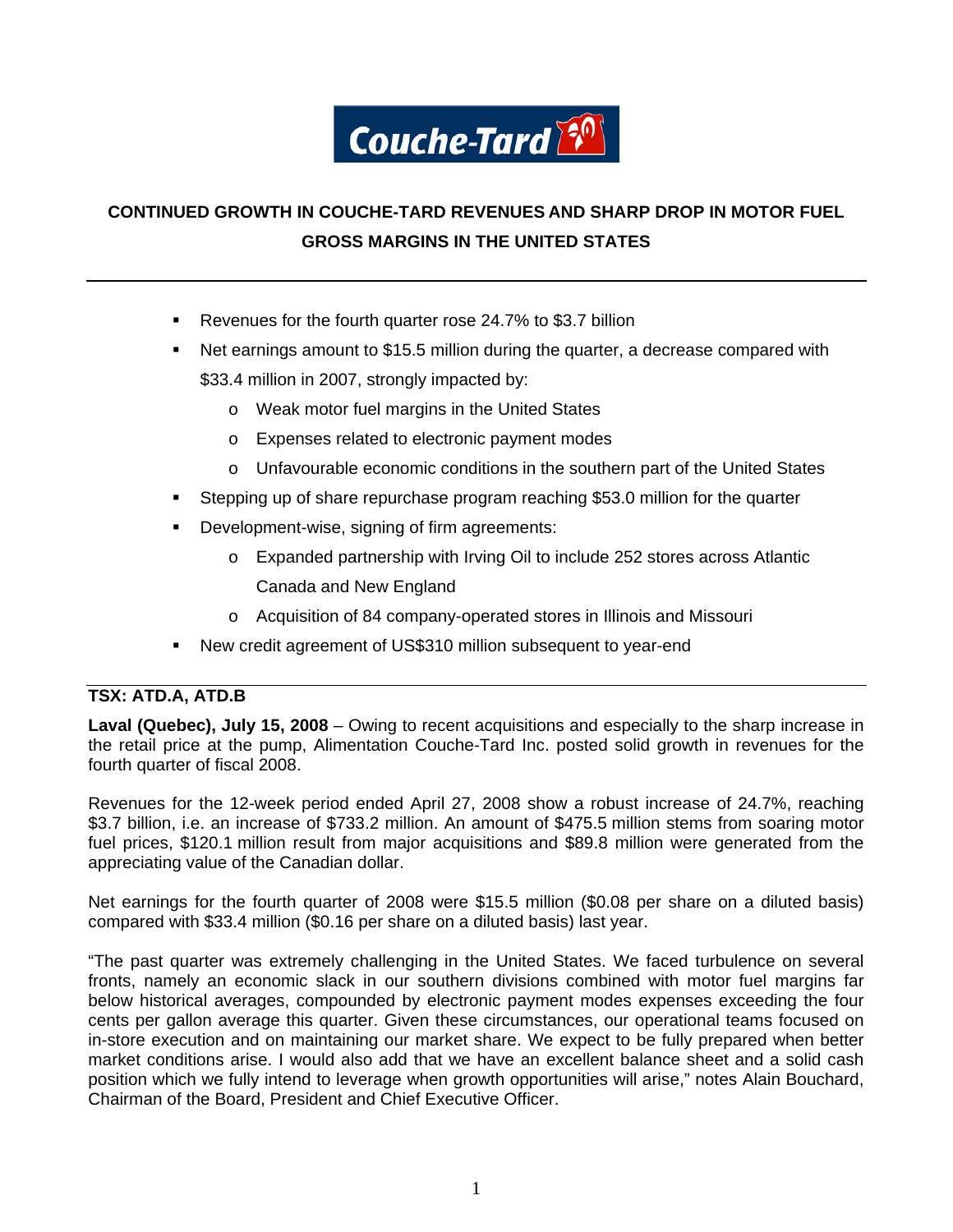# **Highlights of the Fourth Quarter of Fiscal 2008**

# **Growth of the Store Network**

|                                          |                                | 12-week period ended April 27, 2008 | 52-week period ended April 27, 2008 |                                |                             |       |
|------------------------------------------|--------------------------------|-------------------------------------|-------------------------------------|--------------------------------|-----------------------------|-------|
|                                          | Company-<br>operated<br>stores | <b>Affiliated</b><br>stores         | <b>Total</b>                        | Company-<br>operated<br>stores | <b>Affiliated</b><br>stores | Total |
| Number of stores, beginning of period    | 4,087                          | 1,034                               | 5,121                               | 4,072                          | 1,023                       | 5,095 |
| Acquisitions                             | $\overline{\phantom{a}}$       | $\overline{\phantom{a}}$            | -                                   | 44                             |                             | 44    |
| Openings / constructions / additions     | 12                             | 25                                  | 37                                  | 44                             | 75                          | 119   |
| Closures / withdrawals                   | (32)                           | (7)                                 | (39)                                | (98)                           | (41)                        | (139) |
| Conversions into company-operated stores |                                | (1)                                 | ٠                                   | 7                              | (7)                         |       |
| Conversions into affiliated stores       | $\overline{\phantom{a}}$       | $\overline{\phantom{a}}$            | $\overline{\phantom{a}}$            | (1)                            |                             |       |
| Number of stores, end of period          | 4,068                          | 1,051                               | 5,119                               | 4,068                          | 1,051                       | 5,119 |

1. Since the fourth quarter of 2008, this number excludes the "purchasing partners" and independent store operators to which we supply motor fuel, which were previously included with the affiliated stores. Opening balances were adjusted to reflect this new methodology.

**IMPACT Program** During the fourth quarter, Couche-Tard implemented its IMPACT program in 93 company-operated stores, for a total of 422 stores since the beginning of fiscal 2008. As a result, 61.3% of the company-operated stores have now been converted to the IMPACT program, which gives the Company considerable opportunity for future internal growth.

**Dividends** On July 15, 2008, the Board of Directors of Couche-Tard declared a dividend of Cdn\$0.035 per share to shareholders on record as at July 24, 2008, and approved its payment for August 1, 2008. This is an eligible dividend within the meaning of the *Income Tax Act*.

**Share repurchase program** Under its share repurchase program, Couche-Tard repurchased 2,062,200 Class A multiple voting shares during the fourth quarter at an average cost of Cdn\$14.98 and 1,393,206 Class B subordinate voting shares at an average cost of Cdn\$15.99. On a cumulative basis, as at April 27, 2008, since the implementation of this program, repurchases total 2,116,600 Class A multiple voting shares at an average cost of Cdn\$15.05 and 4,045,606 Class B subordinate voting shares at an average cost of Cdn\$17.23.

**Subsequent Event.** On June 13, 2008, the Company entered into a new credit agreement consisting of a revolving unsecured facility of an initial maximum amount of \$310.0 million with an initial maturity, terms and conditions similar to those of the agreement held by the Company as at April 27, 2008, which is described in note 17a) of the consolidated financial statements included in the 2008 Annual Report.

## **Exchange Rate Data**

The Company reports in US dollars given the predominance of its operations in the United States and its US dollar denominated debt.

The following table presents relevant exchange rates information based upon the Bank of Canada closing rates expressed as US dollars per Cdn\$1.00:

|                      | 12-week periods ended |           | 52-week periods ended |           |
|----------------------|-----------------------|-----------|-----------------------|-----------|
|                      | April 27.             | April 29. |                       | April 29, |
|                      | 2008                  | 2007      | 2008                  | 2007      |
| Average for period 1 | 0.9947                | 0.8633    | 0.9773                | 0.8789    |
| Period end           | 0.9840                | 0.8961    | 0.9840                | 0.8961    |

1. Calculated by taking the average of the closing exchange rates of each day in the applicable period.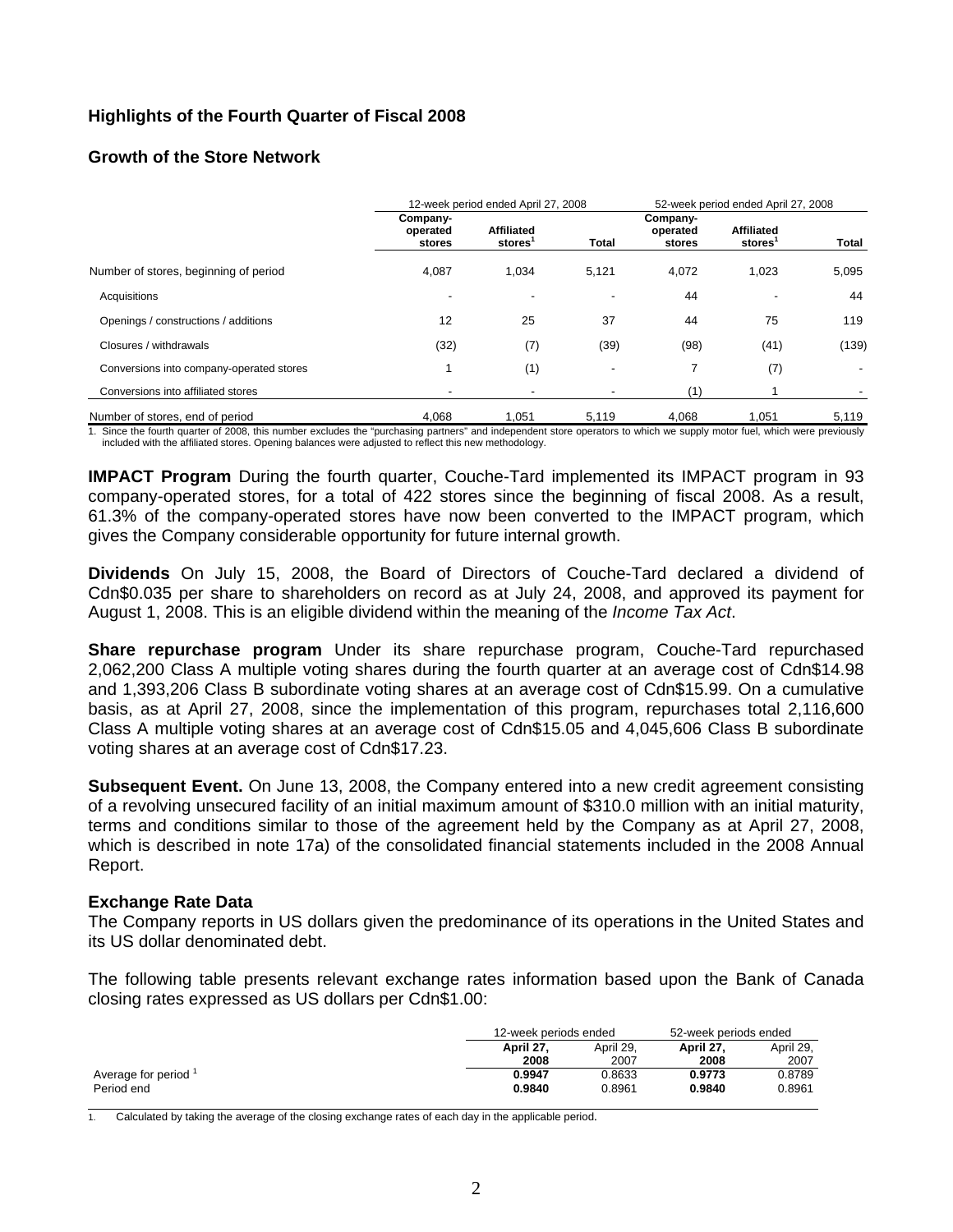### **Selected Consolidated Financial Information**

The following tables highlight certain information regarding Couche-Tard's operations for the 12-week and the 52-week periods ended April 27, 2008 and April 29, 2007:

| (In millions of US dollars, unless otherwise stated)                                                             | 12-week periods ended |                   |           | 52-week periods ended |                  |                |
|------------------------------------------------------------------------------------------------------------------|-----------------------|-------------------|-----------|-----------------------|------------------|----------------|
|                                                                                                                  | April 27,             | April 29,         | Variation | April 27,             | April 29,        | Variation      |
|                                                                                                                  | 2008                  | 2007              | %         | 2008                  | 2007             | ℅              |
| <b>Statement of Operations Data:</b>                                                                             |                       |                   |           |                       |                  |                |
| Merchandise and service revenues (1):                                                                            |                       |                   |           |                       |                  |                |
| <b>United States</b>                                                                                             | 790.8                 | 768.7             | 2.9       | 3.476.3               | 3.116.6          | 11.5           |
| Canada                                                                                                           | 373.5                 | 318.4             | 17.3      | 1,724.4               | 1,500.4          | 14.9           |
| Total merchandise and service revenues<br>Motor fuel revenues:                                                   | 1,164.3               | 1,087.1           | 7.1       | 5,200.7               | 4,617.0          | 12.6           |
| <b>United States</b>                                                                                             | 2,229.3               | 1,666.7           | 33.8      | 8.891.6               | 6,514.6          | 36.5           |
| Canada                                                                                                           | 312.2                 | 218.8             | 42.7      | 1,277.7               | 955.8            | 33.7           |
| Total motor fuel revenues                                                                                        | 2,541.5               | 1,885.5           | 34.8      | 10,169.3              | 7,470.4          | 36.1           |
| <b>Total revenues</b>                                                                                            | 3705.8                | 2,972.6           | 24.7      | 15,370.0              | 12,087.4         | 27.2           |
| Merchandise and service gross profit <sup>(1)</sup> :                                                            |                       |                   |           |                       |                  |                |
| <b>United States</b>                                                                                             | 262.4                 | 255.5             | 2.7       | 1,146.5               | 1,046.9          | 9.5            |
| Canada                                                                                                           | 129.5                 | 113.5             | 14.1      | 601.1                 | 526.6            | 14.2           |
| Total merchandise and service gross profit                                                                       | 391.9                 | 369.0             | 6.2       | 1,747.6               | 1,573.5          | 11.1           |
| Motor fuel gross profit:                                                                                         |                       |                   |           |                       |                  |                |
| <b>United States</b>                                                                                             | 67.7                  | 82.8              | (18.2)    | 393.9                 | 372.1            | 5.9            |
| Canada                                                                                                           | 19.3                  | 14.2              | 35.9      | 82.0                  | 58.9             | 39.2           |
| Total motor fuel gross profit                                                                                    | 87.0                  | 97.0              | (10.3)    | 475.9                 | 431.0            | 10.4           |
| <b>Total gross profit</b>                                                                                        | 478.9                 | 466.0             | 2.8       | 2,223.5               | 2,004.5          | 10.9           |
| Operating, selling, administrative and general expenses                                                          | 415.2                 | 367.0             | 13.1      | 1,738.9               | 1,512.4          | 15.0           |
| Depreciation and amortization of property and equipment and other                                                |                       |                   |           |                       |                  |                |
| assets                                                                                                           | 39.9                  | 34.4              | 16.0      | 172.5                 | 133.8            | 28.9           |
| <b>Operating income</b>                                                                                          | 23.8                  | 64.6              | (63.2)    | 312.1                 | 358.3            | (12.9)         |
| Net earnings                                                                                                     | 15.5                  | 33.4              | (53.6)    | 189.3                 | 196.4            | (3.6)          |
| <b>Other Operating Data:</b>                                                                                     |                       |                   |           |                       |                  |                |
| Merchandise and service gross margin (1):                                                                        |                       |                   |           |                       |                  |                |
| Consolidated                                                                                                     | 33.7%                 | 33.9%             | (0.2)     | 33.6%                 | 34.1%            | (0.5)          |
| <b>United States</b><br>Canada                                                                                   | 33.2%<br>34.7%        | 33.2%<br>35.6%    | (0.9)     | 33.0%<br>34.9%        | 33.6%<br>35.1%   | (0.6)<br>(0.2) |
| Growth of same-store merchandise revenues (2) (3).                                                               |                       |                   |           |                       |                  |                |
| <b>United States</b>                                                                                             | 0.1%                  | 3.4%              |           | 2.5%                  | 3.3%             |                |
| Canada                                                                                                           | 2.2%                  | 3.3%              |           | 4.0%                  | 2.6%             |                |
| Motor fuel gross margin:                                                                                         |                       |                   |           |                       |                  |                |
| United States (cents per gallon) <sup>(3)</sup> :                                                                | 10.02                 | 13.12             | (23.6)    | 13.58                 | 14.90            | (8.9)          |
| Canada (Cdn cents per litre)                                                                                     | 5.25                  | 4.67              | 12.4      | 5.08                  | 4.31             | 17.9           |
| Volume of motor fuel sold (4):                                                                                   |                       |                   |           |                       |                  |                |
| United States (millions of gallons)                                                                              | 697.3                 | 671.0             | 3.9       | 3,019.9               | 2,609.0          | 15.7           |
| Canada (millions of litres)                                                                                      | 370.1                 | 351.0             | 5.4       | 1,655.0               | 1,554.5          | 6.5            |
| Growth of same-store motor fuel volume (3):                                                                      |                       |                   |           |                       |                  |                |
| <b>United States</b><br>Canada                                                                                   | 0.9%<br>5.8%          | $(2.5\%)$<br>5.2% |           | (0.2%<br>6.3%         | 2.9%<br>4.8%     |                |
| Per Share Data:                                                                                                  |                       |                   |           |                       |                  |                |
| Basic net earnings per share (dollars per action)                                                                | 0.08                  | 0.17              | (52.9)    | 0.94                  | 0.97             | (3.1)          |
| Diluted net earnings per share (dollars per action)                                                              | 0.08                  | 0.16              | (50.0)    | 0.92                  | 0.94             | (2.1)          |
|                                                                                                                  |                       |                   |           |                       |                  |                |
|                                                                                                                  |                       |                   |           | April 27,             | April 29,        | Variation      |
|                                                                                                                  |                       |                   |           | 2008                  | 2007             | \$             |
| <b>Balance Sheet Data:</b>                                                                                       |                       |                   |           |                       |                  |                |
| <b>Total assets</b>                                                                                              |                       |                   |           | 3,320.6               | 3,043.2          | 277.4          |
| Interest-bearing debt                                                                                            |                       |                   |           | 842.2                 | 870.0            | (27.8)         |
| Shareholders' equity                                                                                             |                       |                   |           | 1,253.7               | 1,145.4          | 108.3          |
| Ratios:                                                                                                          |                       |                   |           | 0.33:1                |                  |                |
| Net interest-bearing debt/total capitalization <sup>(5)</sup><br>Net interest-bearing debt/EBITDA <sup>(6)</sup> |                       |                   |           | 1.29:1                | 0.39:1<br>1.48:1 |                |
|                                                                                                                  |                       |                   |           |                       |                  |                |

1. Includes other revenues derived from franchise fees, royalties and rebates on some purchases by franchisees and licensees.<br>2. Does not include services and other revenues (as described in footnote 1 above). Growth in Ca

2. Does not include services and other revenues (as described in footnote 1 above). Growth in Canada is calculated based on Canadian dollars.

3. For company-operated stores only.<br>4. Includes volume of franchisees and

4. Includes volume of franchisees and dealers.<br>5. This ratio is presented for information purpo 5. This ratio is presented for information purposes only and represents a measure of financial condition used especially in financial circles. It represents the following calculation: long-<br>term interest-bearing debt, net equivalents and temporary investments. It does not have a standardized meaning prescribed by Canadian GAAP and therefore may not be comparable to similar measures

presented by other public companies.<br>6. This ratio is presented for information purposes only and represents a measure of financial condition used especially in financial circles. It represents the following calculation: l term interest-bearing debt, net of cash and cash equivalents and temporary investments, divided by EBITDA (Earnings Before Interest, Tax, Depreciation and Amortization). It does<br>not have a standardized meaning prescribed b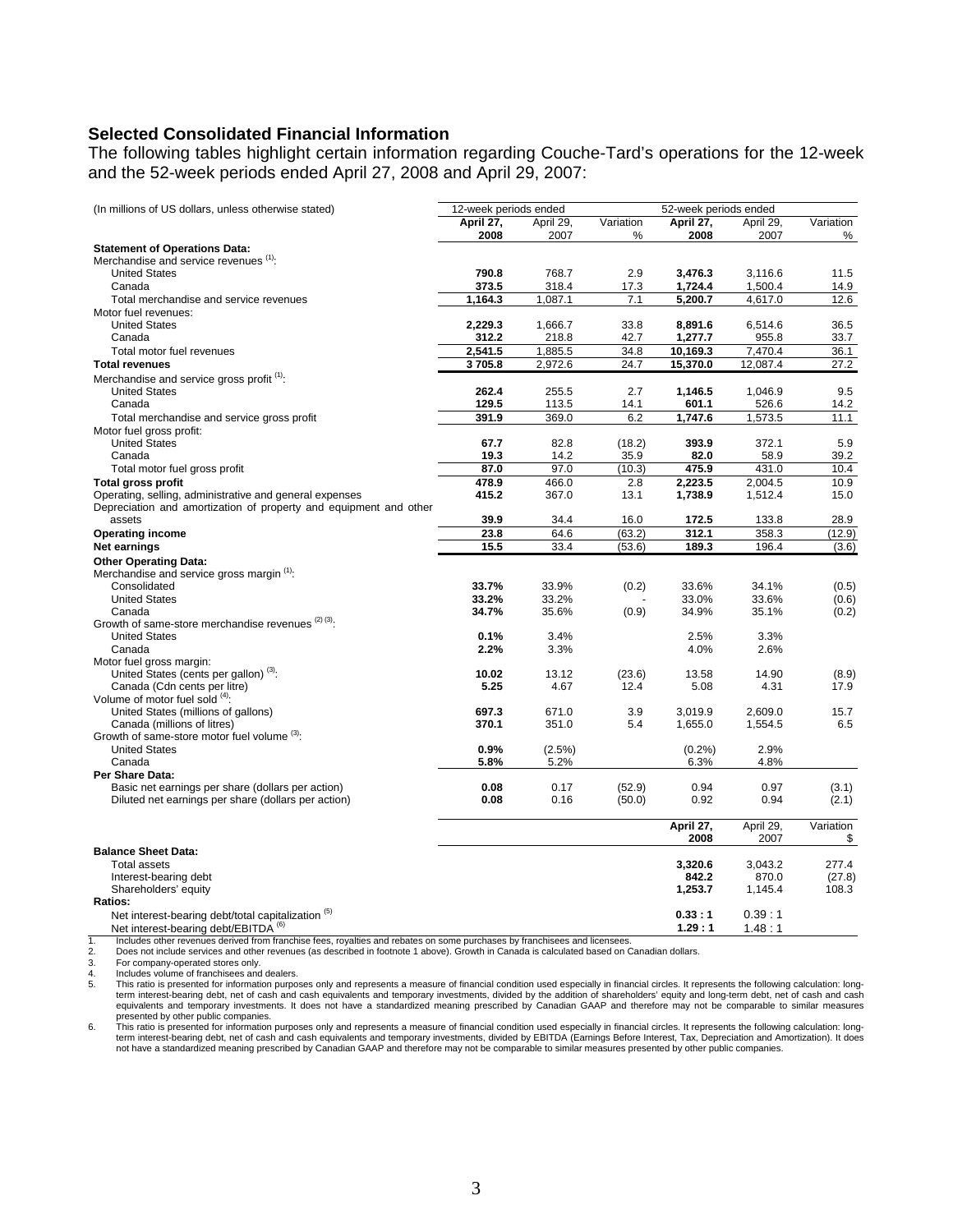# **Operating Results**

**Revenues** amounted to \$3.7 billion for the 12-week period ended April 27, 2008, up \$733.2 million, for an increase of 24.7%, of which \$475.5 million is attributable to soaring motor fuel prices,  $$120.1$  million results from major acquisitions<sup>(1)</sup> and \$89.8 million were generated from the appreciating value of the Canadian dollar. For the fiscal year, Couche-Tard's growth in revenues was \$3.3 billion or 27.2%, which boosted its revenues to \$15.4 billion. The proportion of its business in the United States is 80.5% compared with 79.7% for the previous year.

For the fourth quarter of fiscal 2008, **growth of same-store merchandise revenues** in the United States stood at 0.1% and 2.2% in Canada. Anemic growth in the United States is explained by difficult economic conditions, especially in the southern part of U.S. The situation was magnified by a significant rise in motor fuel retail price at the pump, leaving that much less margin on consumers' personal disposable income for in-store purchases. Finally, a tightened application of immigration laws in Arizona noticeably affected sales within the business unit whose stores had a strong concentration of Hispanic consumers. In Canada, Couche-Tard believes the performance to be satisfactory given the competitive landscape in Central and Eastern Canada, the growing smuggling on tobacco products and changing weather conditions. To achieve this level of performance, business units in Canada marketed and featured products in growing demand, including value brand cigarettes and certain beverages. Additionally, business units in the United States and Canada both pursued the implementation of one of Couche-Tard's key success factors: the IMPACT program.

During fiscal 2008, merchandise and service revenues grew by \$583.7 million or 12.6%, of which \$268.1 million was generated by major acquisitions and \$168.5 million was generated by the 9.1% appreciation of the Canadian dollar against its U.S. counterpart. Internal growth, as measured by the growth of same-store merchandise revenues, was 2.5% in the United States and 4.0% in Canada.

**Motor fuel revenues** increased by \$656.0 million or 34.8% for the 12-week period ended April 27, 2008, of which \$475.5 million stems from a higher average retail price at the pump in the Company's U.S. and Canadian company-operated stores, as shown in the following table:

| Quarter                               | st م  | $\sim$ nd | ∩∩    | 4 <sup>th</sup> | Weighted average |
|---------------------------------------|-------|-----------|-------|-----------------|------------------|
| 52-week period ended April 27, 2008   |       |           |       |                 |                  |
| United States (US dollars per gallon) | 2.98  | 2.73      | 2.96  | 3.22            | 2.97             |
| Canada (Cdn cents per litre)          | 98.49 | 92.35     | 95.92 | 103.69          | 97.43            |
| 52-week period ended April 29, 2007   |       |           |       |                 |                  |
| United States (US dollars per gallon) | 2.86  | 2.61      | 2.26  | 2.52            | 2.52             |
| Canada (Cdn cents per litre)          | 96.08 | 89.87     | 80.27 | 90.11           | 88.42            |

The major acquisitions contributed 30.3 million additional gallons during the 12-week period ended April 27, 2008, or \$96.5 million in revenues. The appreciation of the Canadian dollar against its U.S. counterpart was also responsible for \$40.9 million of the increase. The **same-store motor fuel volume** rose 0.9% in the United States and 5.8% in Canada. The poor performance in the United States can be explained by the unfavorable economic climate in the southern part of U.S. and by the drop in demand resulting from the sharp increase in retail prices at the pump. This was partially offset by pricing strategies focusing on maintaining customer traffic. Growth in Canada is primarily due to the strong economy in Western Canada combined with the popularity and improvement of the CAA program in Quebec and a more focused pricing strategy in Ontario.

For fiscal 2008, motor fuel revenues rose \$2.7 billion, up 36.1%, of which \$1.2 billion stem from higher prices at the pump in company-operated stores in the United States and Canada. Major acquisitions contributed 412.2 million additional gallons during 2008, or \$1.2 billion in revenues. The appreciation of the Canadian dollar against its U.S. counterpart was also responsible for \$128.8 million of the increase. The same-store motor fuel volume fell 0.2% in the United States and rose 6.3% in Canada.

<sup>(1) &</sup>quot;Major acquisitions" referred to herein encompass the acquisition of seven stores or more that have not been in operation for a full 12-month period during fiscal 2008.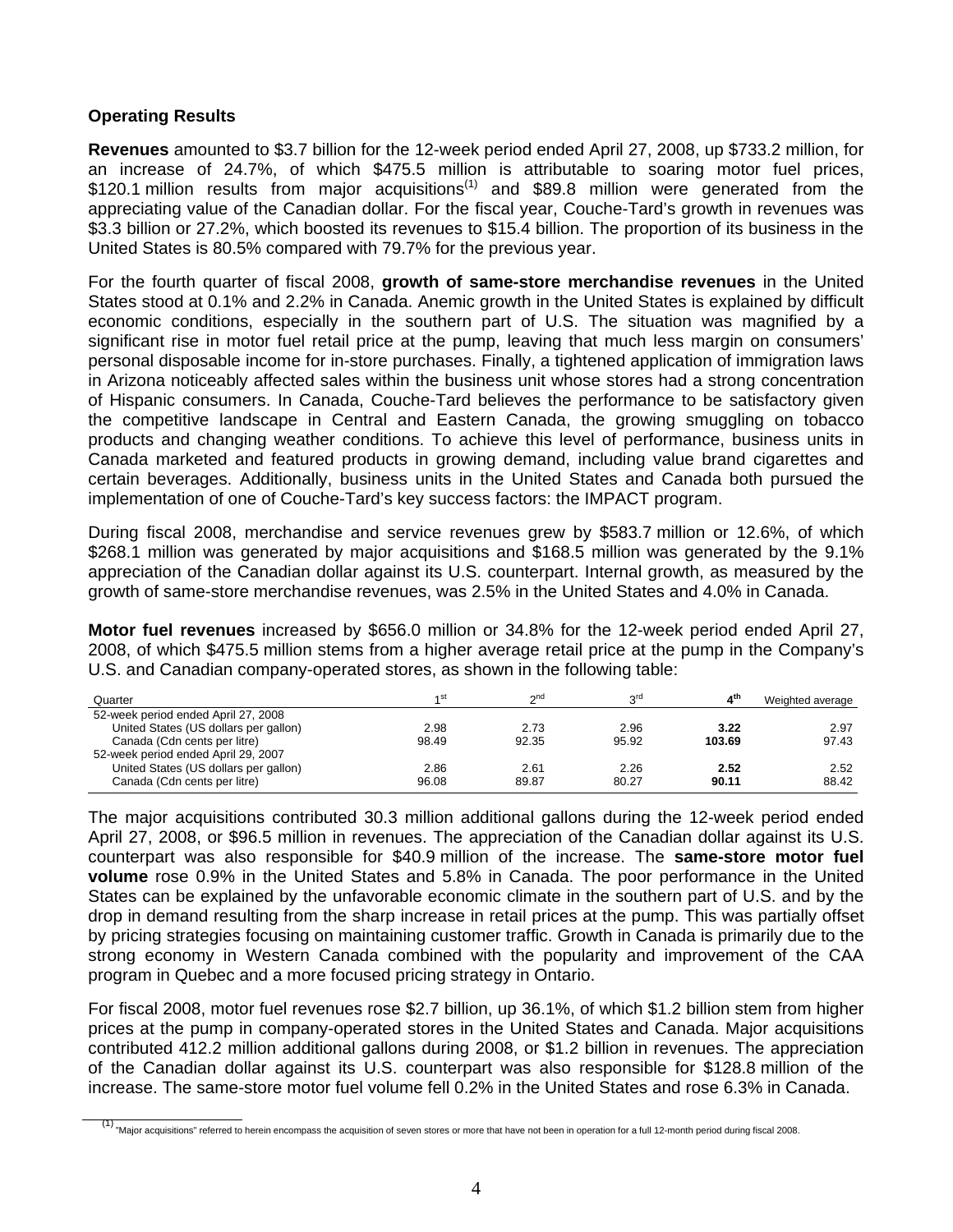**Merchandise and service gross margin** was 33.7% in the fourth quarter of 2008, compared with 33.9% in the fourth quarter of 2007. In the United States, the gross margin was 33.2%, identical to last year. The Company was successful in maintaining its gross margin in the U.S. because its business units were able to transfer to the consumer a fair portion of cost price increases driven by the marked worldwide price increase in certain commodities and raw materials. In Canada, the margin fell to 34.7%, resulting mainly from aggressive promotions in the milk and cigarettes product segments, from a temporary and unfavourable change in the product mix, as well as from non-recurring supplier rebates received during the fourth quarter of fiscal 2007.

For fiscal 2008, the merchandise and service gross margin was 33.6%, with 33.0% in the United States, a 0.6% decrease, and 34.9% in Canada, down from 35.1% in 2007. In the United States, the drop is primarily due to aggressive and targeted promotions during the first three quarters. In addition, some acquisitions with discount-based strategies have also lowered the gross margin in the U.S.

**Motor fuel gross margin** for company-operated stores in the United States fell 3.10¢ per gallon, from 13.12¢ per gallon last year to 10.02¢ per gallon this quarter. The significant drop in margin results from marked and successive increases in product costs that the Company's business units were not able to transfer immediately to the consumers because of very competitive market conditions. In Canada, the margin rose, reaching Cdn5.25¢ per litre compared with Cdn4.67¢ per litre for the corresponding quarter in 2007. The key distinction between the Canadian and U.S. markets lies in the virtually immediate adjustment of retail prices in Canada following cost price increases. For fiscal year 2008, the motor fuel gross margin for company-operated stores in the United States reached 13.58¢ per gallon compared to 14.90¢ per gallon last year. In Canada, the margin rose, reaching Cdn5.08¢ per litre compared with Cdn4.31¢ per litre in fiscal 2007.

Couche-Tard takes this opportunity to underscore that, in normal economic conditions, the sometimes high volatility of motor fuel gross margins from one quarter to another tends to stabilize on an annual basis. This reality is less apparent than usual in fiscal year 2008 due to exceptionally low margins generated during the fourth quarter. The drop in the net margin is even steeper when factoring in expenses related to electronic payment modes. The motor fuel gross margin of Couche-Tard's company-operated stores in the United States as well as the impact of expenses related to electronic payment modes for the last eight quarters were as follows:

(US cents per gallon)

| Quarter                                                          | ⊿st   | $\gamma$ <sup>nd</sup> | rdي   | 4 <sup>th</sup> | Weighted<br>average |
|------------------------------------------------------------------|-------|------------------------|-------|-----------------|---------------------|
| 52-week period ended April 27, 2008                              |       |                        |       |                 |                     |
| Before deduction of expenses related to electronic payment modes | 16.73 | 13.04                  | 14.38 | 10.02           | 13.58               |
| Expenses related to electronic payment modes                     | 4.15  | 3.82                   | 3.98  | 4.02            | 3.99                |
| After deduction of expenses related to electronic payment modes  | 12.58 | 9.22                   | 10.40 | 6.00            | 9.59                |
| 52-week period ended April 29, 2007                              |       |                        |       |                 |                     |
| Before deduction of expenses related to electronic payment modes | 13.60 | 20.73                  | 13.19 | 13.12           | 14.90               |
| Expenses related to electronic payment modes                     | 3.82  | 3.77                   | 3.12  | 3.59            | 3.52                |
| After deduction of expenses related to electronic payment modes  | 9.78  | 16.96                  | 10.07 | 9.53            | 11.38               |
|                                                                  |       |                        |       |                 |                     |

**Operating, selling, administrative and general expenses** rose by 1.9% as a percentage of merchandise and service revenues on a quarterly basis and they increased 0.7% over the year. Excluding expenses related to electronic payment modes, operating, selling, administrative and general expenses increased 1.6% on a quarterly basis and 0.2% over the year. These increases are mostly driven by the rise in rental charges, the overall increase in labour costs and conversion expenses for certain of the Company's motor fuel equipment in order to comply with ethanol distribution standards. Finally, the rising popularity of electronic payment modes further contributed to the increase of these expenses which were already boosted by rising retail prices at the pump and increased motor fuel volume.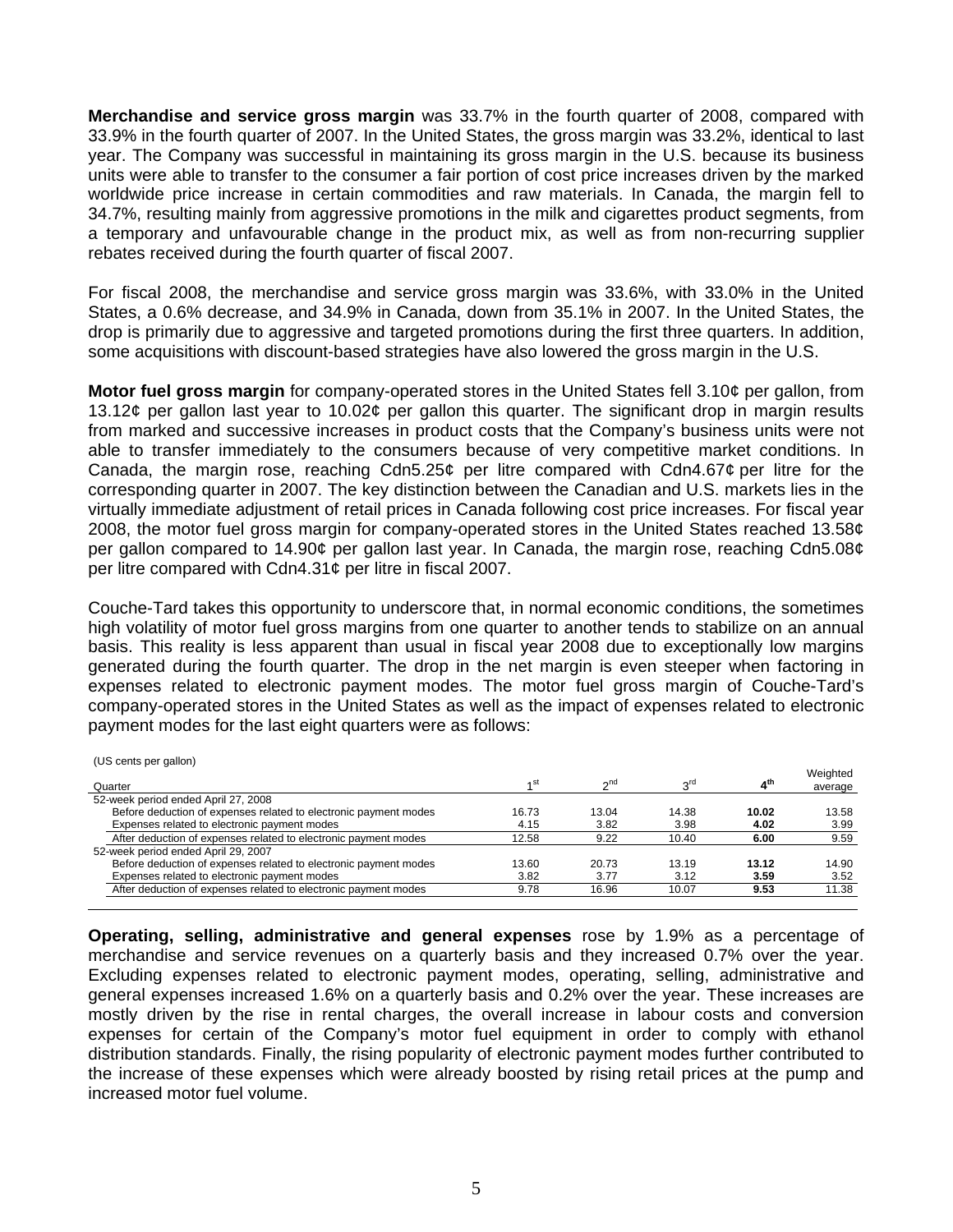Earnings before interests, taxes, depreciation and amortization [EBITDA]<sup>1</sup> was \$63.7 million in the fourth quarter, down 35.7% compared with last year, primarily due to weak motor fuel margins and the increase in certain operating expenditures, i.e. electronic payment modes expenditures. For the year, EBITDA decreased 1.5% to \$484.6 million, of which \$32.6 million stems from major acquisitions.

**Depreciation and amortization of property and equipment and other assets** increased primarily due to investments made over the past 12 months through acquisitions and due to the ongoing implementation of the IMPACT program in the network.

**Financial expenses** decreased \$5.3 million during the fourth quarter of 2008 compared with the quarter ended April 29, 2007, while they increased \$6.6 million in fiscal 2008. The decrease over the quarter is due to a drop in average borrowings and a lower average interest rate, while during the year, the increase is due to higher average borrowings partially offset by the drop in the average interest rate.

During the fourth quarter of 2008, the Company **recovered** \$0.8 million in **income taxes**, compared to an income tax expense of \$16.8 million last year. The recovered amount for the quarter results from the adjustment of the effective income tax rate taking into account the actual results of the fourth quarter.

In fiscal 2008, the income tax rate is 26.5%, down from the 36.7% posted last year. This significant decrease is partly due to the reversal in 2008 of the unusual income tax expense of \$9.9 million recorded during the during fiscal 2007 following the adoption by the Government of Quebec of Bill 15 in the National Assembly of Quebec. Excluding this aspect, the income tax rate for 2008 is 30.3% compared with 33.5% last year. This increase is explained by a change in the breakdown of the earnings before income taxes between various fiscal jurisdictions.

**Net earnings** for the fourth quarter of fiscal 2008 is \$15.5 million, which equals \$0.08 per share (same on a diluted basis), compared with \$33.4 million last year (\$0.16 per share on a diluted basis), a decrease of \$17.9 million. This drop is due to the weak motor fuel gross margin in the United States, to higher expenses related to electronic payment modes and to the economic slack of our business units in the southern part of U.S. In addition, major acquisitions negatively impacted net earnings by \$1.0 million, chiefly because of net motor fuel margins lower than historical averages. These items were partially offset by the excellent performance of certain of the Company's business units and by the income tax recovery during the fourth quarter of 2008, which takes into account the adjustment to the income tax expenses based on the annual effective tax rate.

Couche-Tard closed fiscal 2008 with net earnings of \$189.3 million, which equals \$0.94 per share or \$0.92 per share on a diluted basis, compared with \$196.4 million last year (\$0.94 per share on a diluted basis), a decrease of \$7.1 million or 3.6%.

# **Liquidity and Capital resources**

 $\overline{a}$ 

Couche-Tard's capital expenditures and acquisitions carried out during fiscal 2008 were mainly financed using its available cash. In the future, Couche-Tard is confident that it will be able to finance its capital expenditures and acquisitions through a combination of cash flows from operating activities, additional debt, monetization of its real estate portfolio and, as a last resort, by share issuances.

As at April 27, 2008, \$500.3 million of the Company's term revolving unsecured operating credit had been used. The weighted average effective interest rate was 3.51% for the US dollar portion and

<sup>1</sup> Earnings before interests, taxes, depreciation and amortization is not a performance measure defined by Canadian GAAP, but management, investors and analysts use this measure to evaluate the operating and financial performance of the Company. Note that Couche-Tard's definition of this measure may differ from the ones used by other companies.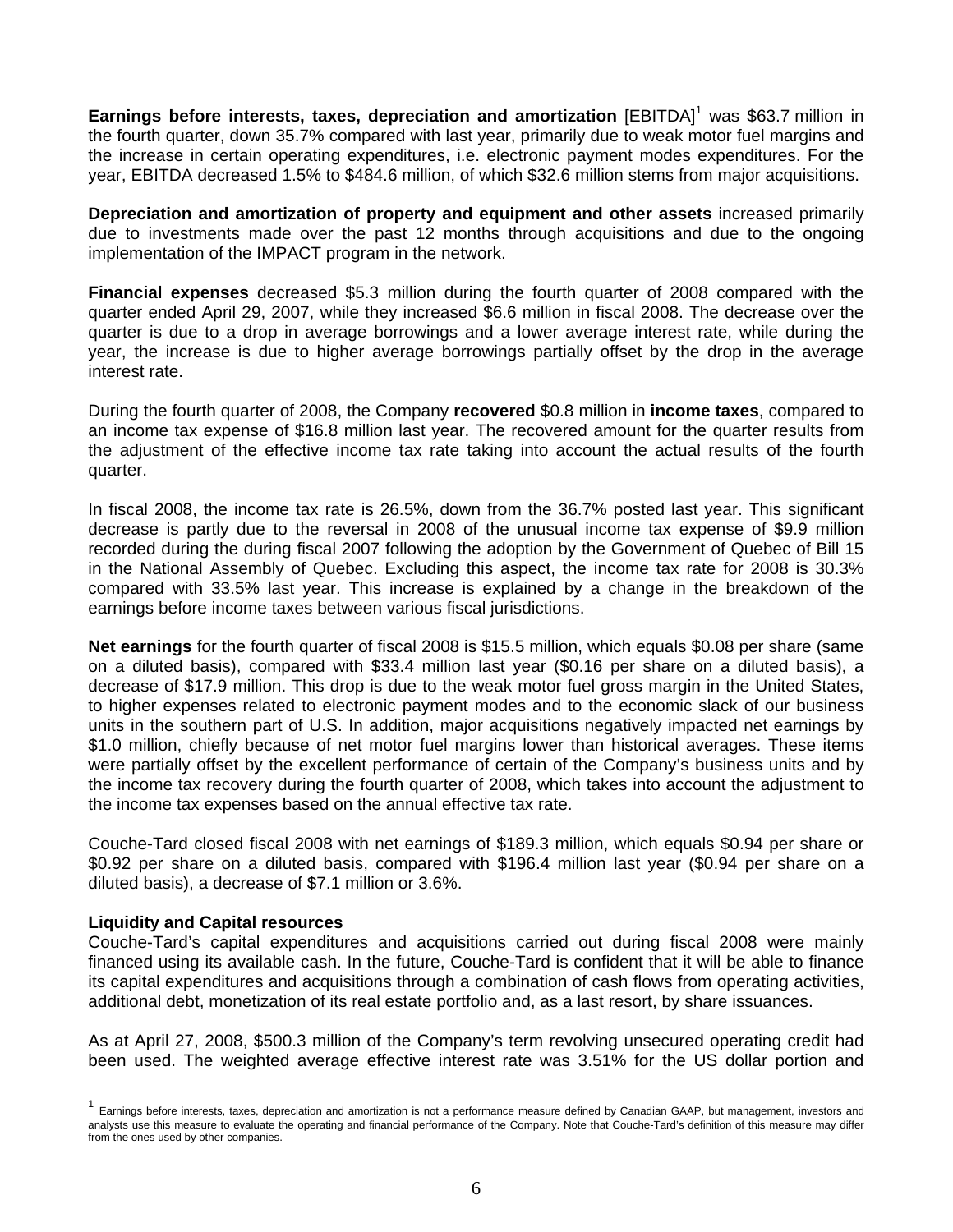4.21% for the Canadian dollar portion. The Company also has a \$334.7 million subordinated unsecured debt (nominal value amounting to \$350.0, net of attributable financing costs of \$11.5, adjusted for the fair value of the interest rate swaps designated as a fair value hedge of the debt ) carrying an effective interest rate of 8.23% (6.61% taking into account the effect of the interest rate swap). In addition, standby letters of credit in the amount of Cdn\$0.7 million and Cdn\$17.9 million were outstanding as at April 27, 2008.

# **Selected Consolidated Cash Flow Information**

| (In millions of US dollars)                                                              | 12-week periods ended |           |           | 52-week periods ended |           |           |
|------------------------------------------------------------------------------------------|-----------------------|-----------|-----------|-----------------------|-----------|-----------|
|                                                                                          | April 27,             | April 29, | Variation | April 27,             | April 29, | Variation |
|                                                                                          | 2008                  | 2007      | \$        | 2008                  | 2007      | S.        |
| <b>Operating activities</b>                                                              |                       |           |           |                       |           |           |
| Cash flows <sup>(1)</sup>                                                                | 65.4                  | 55.5      | 9.9       | 359.2                 | 328.7     | 30.5      |
| Other                                                                                    | 67.9                  | 117.1     | (49.2)    | 0.6                   | 74.3      | (73.7)    |
| Net cash provided by operating activities                                                | 133.3                 | 172.6     | (39.3)    | 359.8                 | 403.0     | (43.2)    |
| <b>Investing activities</b>                                                              |                       |           |           |                       |           |           |
| Purchase of property and equipment, net of<br>proceeds from the disposal of property and |                       |           |           |                       |           |           |
| equipment                                                                                | (96.9)                | (138.5)   | 41.6      | (259.3)               | (355.6)   | 96.3      |
| Proceeds from sale and leaseback transactions                                            | 5.7                   | 10.1      | (4.4)     | 172.4                 | 35.5      | 136.9     |
| Business acquisitions                                                                    | (0.3)                 | (38.9)    | 38.6      | (70.7)                | (600.6)   | (529.9)   |
| Other                                                                                    | (0.1)                 | 3.5       | (3.6)     | (2.8)                 | 0.5       | (3.3)     |
| Net cash used in investing activities                                                    | (91,6)                | (163.8)   | 72.2      | (160.4)               | (920.2)   | 759.8     |
| <b>Financing activities</b>                                                              |                       |           |           |                       |           |           |
| Increase (decrease) in long-term debt                                                    | 84.8                  | (57.4)    | 142.2     | (14.3)                | 345.8     | (360.1)   |
| Share repurchase                                                                         | (53.0)                |           | (53.0)    | (101.3)               |           | (101.3)   |
| <b>Dividends</b>                                                                         | (6.9)                 | (5.2)     | (1.7)     | (25.6)                | (19.5)    | (6.1)     |
| <b>Issuance of shares</b>                                                                |                       | 0.3       | (0.3)     | 4.7                   | 1.1       | 3.6       |
| Net cash provided by (used in) financing activities                                      | 24.9                  | (62.3)    | 87.2      | (136.5)               | 327.4     | (463.9)   |
| Company credit rating                                                                    |                       |           |           |                       |           |           |
| Standard and Poor's                                                                      | BB                    | BB        |           | BB                    | <b>BB</b> |           |
| Moody's                                                                                  | Ba1                   | Ba1       |           | Ba1                   | Ba1       |           |

1. These cash flows are presented for information purposes only and represent a performance measure used especially in financial circles. They represent cash flows from net earnings, plus depreciation and amortization, loss on disposal of assets and future income taxes. They do not have a standardized meaning prescribed by Canadian GAAP and therefore may not be comparable to similar measures presented by other public companies.

**Operating activities** Net cash from operating activities reached \$359.8 million during fiscal 2008 and \$133.3 million during the fourth quarter, down \$43.2 million and \$39.3 million respectively compared to 2007. This decrease is mainly due to increases in motor fuel inventory costs and increased credit and debit cards receivables driven by higher motor fuel prices and growing usage of these modes of payment.

**Investing activities** Capital expenditures are primarily related to the ongoing implementation of Couche-tard's IMPACT program throughout its network, to new constructions as well as the replacement of equipment in some of its stores to enhance the offering of products and services as well as the addition of new stores. During fiscal 2008, Couche-Tard also invested \$70.7 million to acquire 44 company-operated stores. Finally, sale and leaseback transactions generated \$172.4 million, namely the transaction involving 83 sites sold to Cole Credit Property Trust II, Inc. for a total sale price of \$131.4 million.

**Financing activities** During fiscal 2008, Couche-Tard proceeded with the repurchase of 2,116,600 Class A multiple voting shares at an average cost of Cdn\$15.05 and 4,045,606 Class B subordinate voting shares at an average cost of Cdn\$17.23, for a total of \$101.3 million. During the fourth quarter of 2008, Couche-Tard repurchased 2,062,200 Class A multiple voting shares at an average cost of Cdn\$14.98 and 1,393,206 Class B subordinate voting shares at an average cost of Cdn\$15.99, for a total of \$53.0 million.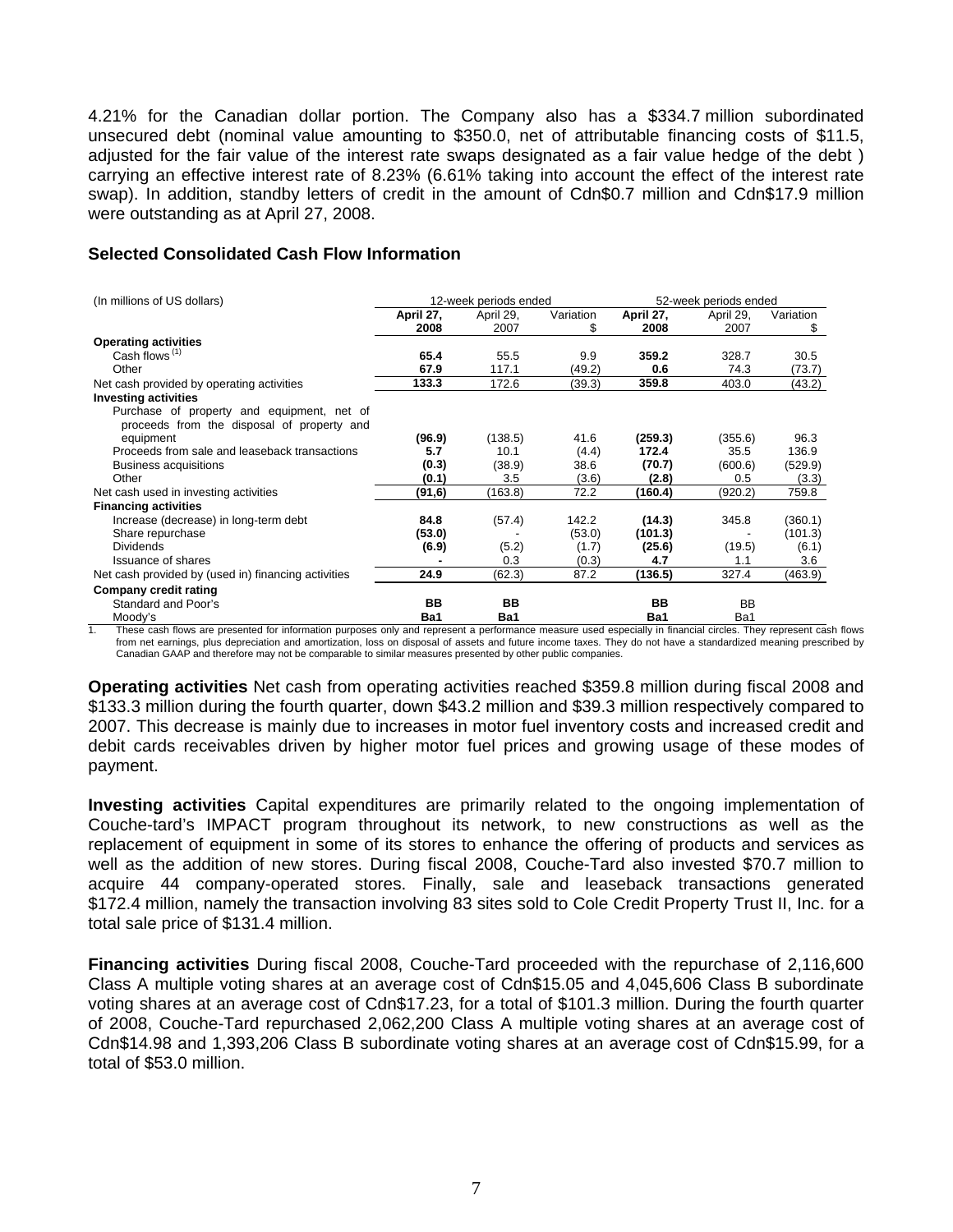# **Financial Position**

As demonstrated by the indebtedness ratios included in the "Selected Consolidated Financial Information" section and by the cash flows, Couche-Tard has an excellent financial position.

Total consolidated assets of \$3.3 billion as at April 27, 2008 increased by \$277.4 million compared with the previous year. The growth is primarily a result of the increase of:

- \$76.7 million in property and equipment, largely due to capital investments during the year, partially offset by disposals related to sale and leaseback transactions;
- **574.3 million from cash and cash equivalents;**
- \$62.4 million in inventory, largely due to a jump in cost price of motor fuel; and
- \$52.7 million in accounts receivable chiefly explained by an increase in credit and debit cards receivable.

# **Summary of Quarterly Results**

| (In millions of US dollars except for per share data,<br>unaudited)                                                                 | 52-week period ended<br>April 27, 2008 |          |                 | 52-week period ended<br>April 29, 2007 |          |          |                 |          |
|-------------------------------------------------------------------------------------------------------------------------------------|----------------------------------------|----------|-----------------|----------------------------------------|----------|----------|-----------------|----------|
| Quarter                                                                                                                             | 4th                                    | 3rd      | 2 <sub>nd</sub> | 1 <sub>st</sub>                        | 4th      | 3rd      | 2 <sub>nd</sub> | 1st      |
| Weeks                                                                                                                               | 12 weeks                               | 16 weeks | 12 weeks        | 12 weeks                               | 12 weeks | 16 weeks | 12 weeks        | 12 weeks |
| <b>Revenues</b>                                                                                                                     | 3,705.8                                | 4.590.9  | 3,499.8         | 3.573.5                                | 2.972.6  | 3,498.0  | 2.759.7         | 2,857.1  |
| Earnings before depreciation and amortization of<br>property and equipment and other assets,<br>financial expenses and income taxes | 63.7                                   | 130.6    | 135.2           | 155.1                                  | 99.0     | 125.0    | 149.2           | 118.9    |
| Depreciation and amortization of property and                                                                                       |                                        |          |                 |                                        |          |          |                 |          |
| equipment and other assets                                                                                                          | 39.9                                   | 53.8     | 41.1            | 37.7                                   | 34.4     | 43.3     | 28.3            | 27.8     |
| Operating income                                                                                                                    | 23.8                                   | 76.8     | 94.1            | 117.4                                  | 64.6     | 81.7     | 120.9           | 91.1     |
| <b>Financial expenses</b>                                                                                                           | 9.1                                    | 16.7     | 13.8            | 15.0                                   | 14.4     | 16.6     | 8.5             | 8.5      |
| <b>Net earnings</b>                                                                                                                 | 15.5                                   | 50.5     | 54.2            | 69.1                                   | 33.4     | 43.7     | 74.7            | 44.6     |
| Net earnings per share                                                                                                              |                                        |          |                 |                                        |          |          |                 |          |
| Basic                                                                                                                               | \$0.08                                 | \$0.25   | \$0.27          | \$0.34                                 | \$0.17   | \$0.22   | \$0.37          | \$0.22   |
| <b>Diluted</b>                                                                                                                      | \$0.08                                 | \$0.24   | \$0.26          | \$0.33                                 | \$0.16   | \$0.21   | \$0.36          | \$0.21   |

# **Outlook**

During fiscal 2009, Couche-Tard will pursue its investments in order to deploy the IMPACT program in approximately 350 stores and acquire approximately between 200 and 300 stores. The Company's capital budget for the fiscal year 2009 is approximately \$275.0 million, which Couche-Tard plans to finance with its net cash provided by operating activities.

"Given the challenging conditions affecting our industry, we intend to leverage our strengths, namely our expertise and our solid financial position, in order to consolidate and even reinforce our position as leader, in addition to expanding our network by acquiring stores that will suitably improve our results," concluded Mr. Bouchard.

## **Profile**

Alimentation Couche-Tard Inc. is the leader in the Canadian convenience store industry. In North America, Couche-Tard is the second largest independent convenience store operator (whether integrated with a petroleum company or not) in terms of number of stores. Couche-Tard currently operates a network of 5,119 convenience stores, 3,273 of which include motor fuel dispensing, located in eleven large geographic markets, including eight in the United States covering 29 states and three in Canada covering six provinces. More than 45,000 people are employed throughout Couche-Tard's retail convenience network and service centers.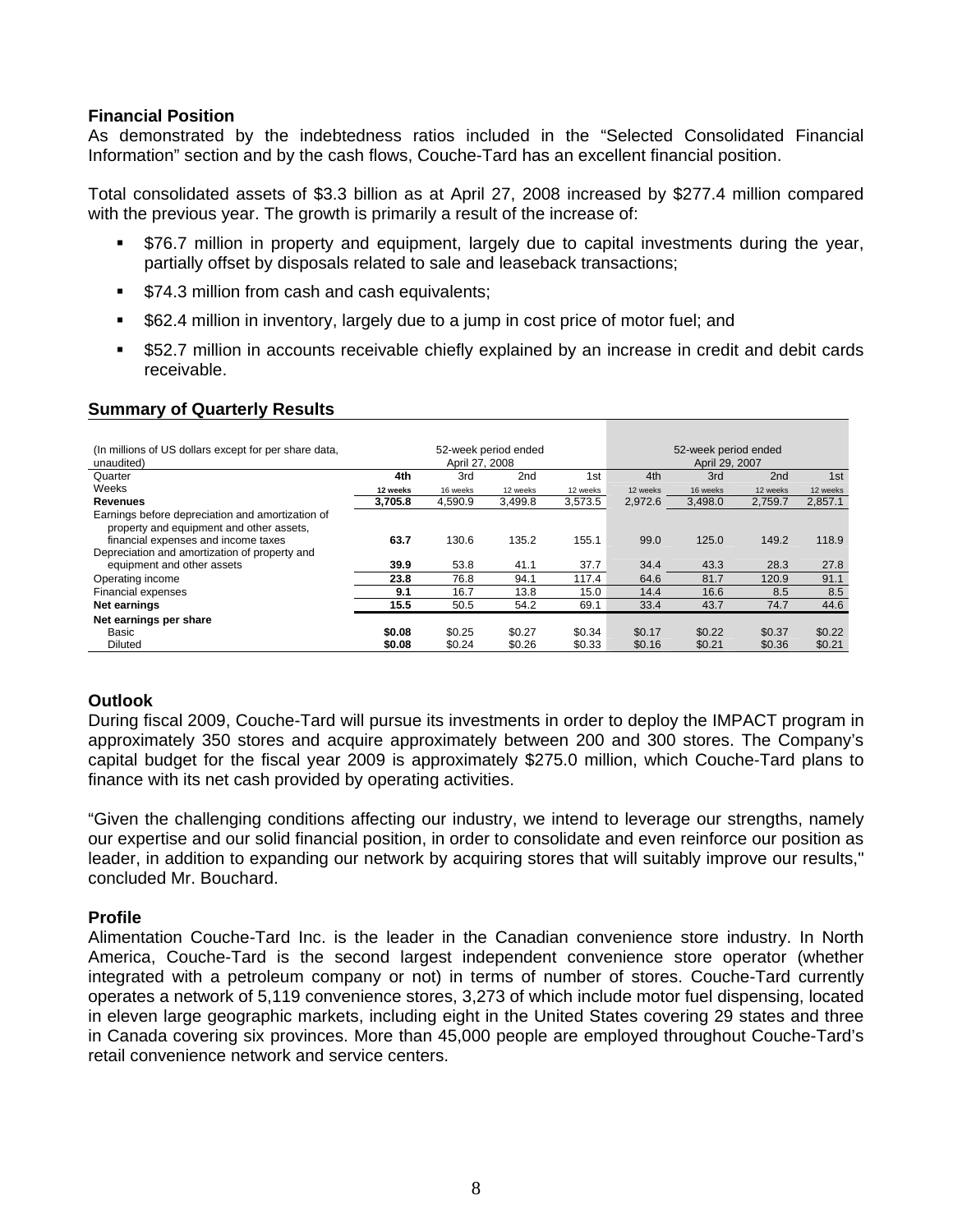### **Source Alain Bouchard**, Chairman of the Board, President and Chief Executive Officer **Richard Fortin**, Executive Vice-President and Chief Financial Officer Tel: (450) 662-3272 **info@couche-tard.com www.couche-tard.com**

The statements set forth in this press release, which describes Couche-Tard's objectives, projections, estimates, expectations or forecasts, may constitute forward-looking statements within the meaning of securities legislation. Positive or negative verbs such as "plan", "evaluate", "estimate", "believe" and other related expressions are used to identify such statements. Couche-Tard would like to point out that, by their very nature, forward-looking statements involve risks and uncertainties such that its results, or the measures it adopts, could differ materially from those indicated or underlying these statements, or could have an impact on the degree of realization of a particular projection. Major factors that may lead to a material difference between Couche-Tard's actual results and the projections or expectations set forth in the forward-looking statements include the effects of the integration of acquired businesses and the ability to achieve projected synergies, fluctuations in margins on motor fuel sales, competition in the convenience store and retail motor fuel industries, exchange rate variations, and such other risks as described in detail from time to time in the reports filed by Couche-Tard with securities authorities in Canada and the United States. Unless otherwise required by applicable securities laws, Couche-Tard disclaims any intention or obligation to update or revise any forward-looking statements, whether as a result of new information, future events or otherwise. The forward-looking information in this release is based on information available as of the date of the release.

# **Conference Call July 15, 2008 at 2:30 P.M. (Montreal Time)**

Financial analysts and investors who wish to participate in the conference call on Couche-Tard's results can dial 1-800-733-7560 a few minutes before the start of the call. For those unable to participate, a taped re-broadcast will be available July 15, 2008 from 4:30 p.m. until July 22, 2008 at 11:59 p.m., by dialing 1-877-289-8525 – **access code 21275842 followed by the # key.** Also, a webcast of the conference call will be available on the website of the Company for a period of 90 days after the conference call. Members of the media and other interested parties are invited to listen in.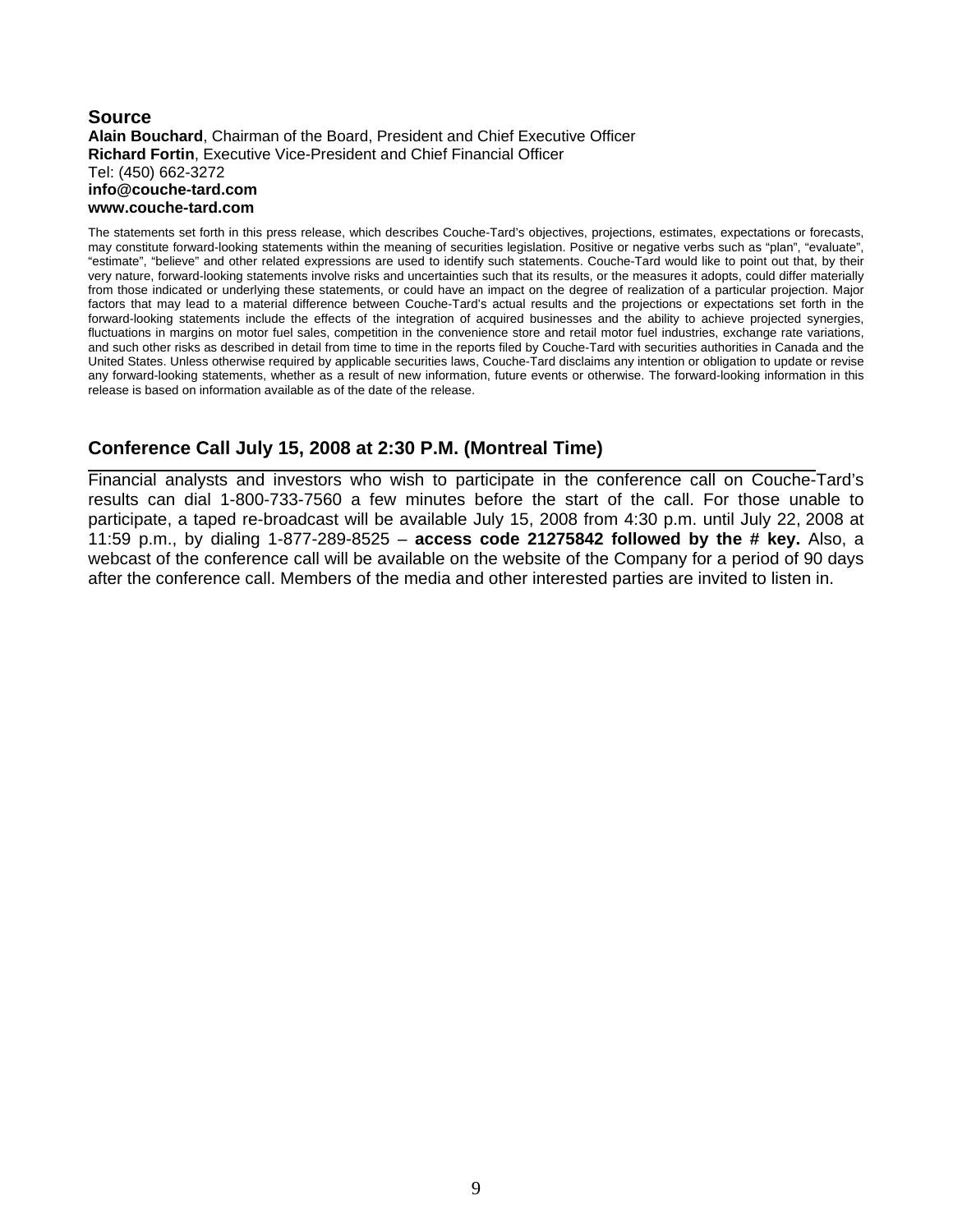### **CONSOLIDATED STATEMENTS OF EARNINGS**

(in millions of US dollars, except per share amounts, unaudited)

|                                                                                                                              | 12 weeks  |           | 52 weeks  |           |  |
|------------------------------------------------------------------------------------------------------------------------------|-----------|-----------|-----------|-----------|--|
| For the periods ended                                                                                                        | April 27, | April 29, | April 27, | April 29, |  |
|                                                                                                                              | 2008      | 2007      | 2008      | 2007      |  |
|                                                                                                                              |           | \$        |           | \$        |  |
| <b>Revenues</b>                                                                                                              | 3,705.8   | 2,972.6   | 15,370.0  | 12,087.4  |  |
| Cost of sales                                                                                                                | 3,226.9   | 2,506.6   | 13,146.5  | 10,082.9  |  |
| Gross profit                                                                                                                 | 478.9     | 466.0     | 2,223.5   | 2,004.5   |  |
| Operating, selling, administrative and general expenses<br>Depreciation and amortization of property and equipment and other | 415.2     | 367.0     | 1,738.9   | 1,512.4   |  |
| assets                                                                                                                       | 39.9      | 34.4      | 172.5     | 133.8     |  |
|                                                                                                                              | 455.1     | 401.4     | 1,911.4   | 1,646.2   |  |
| Operating income                                                                                                             | 23.8      | 64.6      | 312.1     | 358.3     |  |
| Financial expenses                                                                                                           | 9.1       | 14.4      | 54.6      | 48.0      |  |
| Earnings before income taxes                                                                                                 | 14.7      | 50.2      | 257.5     | 310.3     |  |
| Income taxes (Note 10)                                                                                                       | (0.8)     | 16.8      | 68.2      | 113.9     |  |
| Net earnings                                                                                                                 | 15.5      | 33.4      | 189.3     | 196.4     |  |
| Net earnings per share (Note 4)                                                                                              |           |           |           |           |  |
| Basic                                                                                                                        | 0.08      | 0.17      | 0.94      | 0.97      |  |
| Diluted                                                                                                                      | 0.08      | 0.16      | 0.92      | 0.94      |  |
| Weighted average number of shares (in thousands)                                                                             | 198,549   | 202,180   | 201,486   | 202,119   |  |
| Weighted average number of shares - diluted (in thousands)                                                                   | 202,981   | 208,230   | 206,478   | 208,206   |  |
| Number of shares outstanding at end of period (in thousands)                                                                 | 196,727   | 202,335   | 196,727   | 202,335   |  |

#### **CONSOLIDATED STATEMENTS OF COMPREHENSIVE INCOME (NOTE 2)**

(in millions of US dollars, unaudited)

|                                               | 12 weeks  | 52 weeks  |           |           |
|-----------------------------------------------|-----------|-----------|-----------|-----------|
| For periods ended                             | April 27, | April 29. | April 27, | April 29, |
|                                               | 2008      | 2007      | 2008      | 2007      |
|                                               |           |           |           | \$        |
| Net earnings                                  | 15.5      | 33.4      | 189.3     | 196.4     |
| Other comprehensive income                    |           |           |           |           |
| Changes in cumulative translation adjustments | (19.5)    | 18.9      | 16.1      | (2.8)     |
| Other comprehensive income                    | (19.5)    | 18.9      | 16.1      | (2.8)     |
| <b>Comprehensive income</b>                   | (4.0)     | 52.3      | 205.4     | 193.6     |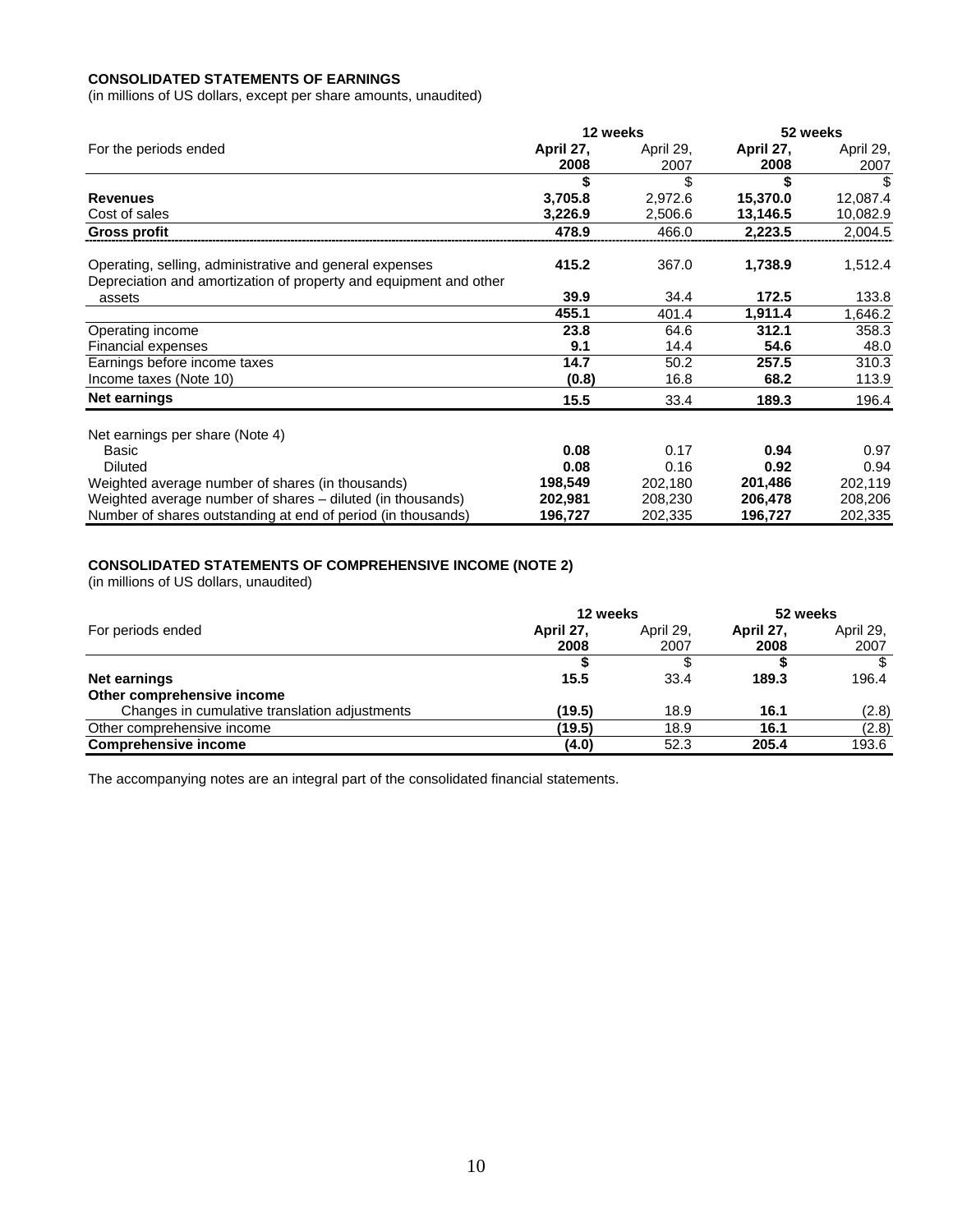### **CONSOLIDATED STATEMENTS OF CAPITAL STOCK**

(in millions of US dollars, unaudited)

| For the 52-week periods ended                                                          | April 27.<br>2008 | April 29,<br>2007 |
|----------------------------------------------------------------------------------------|-------------------|-------------------|
|                                                                                        |                   |                   |
| Balance, beginning of period                                                           | 352.3             | 351.0             |
| Stock options exercised for cash                                                       | 4.7               | 1.1               |
| Fair value of stock options exercised                                                  | 1.8               | 0.2               |
| Carrying value of Class A multiple voting shares and Class B subordinate voting shares |                   |                   |
| repurchased and cancelled                                                              | (10.0)            |                   |
| Balance, end of period                                                                 | 348.8             | 352.3             |

# **CONSOLIDATED STATEMENTS OF CONTRIBUTED SURPLUS**

(in millions of US dollars, unaudited)

| For the 52-week periods ended             | April 27 | April 29, |
|-------------------------------------------|----------|-----------|
|                                           | 2008     | 2007      |
|                                           |          |           |
| Balance, beginning of period              | 13.4     | 9.4       |
| Stock-based compensation expense (Note 6) | 4.0      | 4.2       |
| Fair value of stock options exercised     | (1.8)    | (0.2)     |
| Balance, end of period                    | 15.6     | 13.4      |

### **CONSOLIDATED STATEMENTS OF RETAINED EARNINGS**

(in millions of US dollars, unaudited)

| For the 52-week periods ended                                                      | April 27, | April 29, |
|------------------------------------------------------------------------------------|-----------|-----------|
|                                                                                    | 2008      | 2007      |
|                                                                                    |           |           |
| Balance, beginning of period                                                       | 681.9     | 505.0     |
| Impact of changes in accounting policies (Note 2)                                  | 0.9       |           |
| Balance, beginning of period, as restated                                          | 682.8     | 505.0     |
| Net earnings                                                                       | 189.3     | 196.4     |
|                                                                                    | 872.1     | 701.4     |
| <b>Dividends</b>                                                                   | (25.6)    | (19.5)    |
| Excess of purchase price over carrying value of Class A multiple voting shares and |           |           |
| Class B subordinate voting shares repurchased and cancelled                        | (71.5)    |           |
| Balance, end of period                                                             | 775.0     | 681.9     |

## **CONSOLIDATED STATEMENTS OF ACCUMULATED OTHER COMPREHENSIVE INCOME (NOTE 2)**

(in millions of US dollars, unaudited)

| For the 52-week periods ended                     | April 27. | April 29, |
|---------------------------------------------------|-----------|-----------|
|                                                   | 2008      | 2007      |
|                                                   |           |           |
| Balance, beginning of period                      | 97.8      | 100.6     |
| Impact of changes in accounting policies (Note 2) | 0.4       |           |
| Balance, beginning of period, as restated         | 98.2      | 100.6     |
| Other comprehensive income                        | 16.1      | (2.8)     |
| Balance, end of period                            | 114.3     | 97.8      |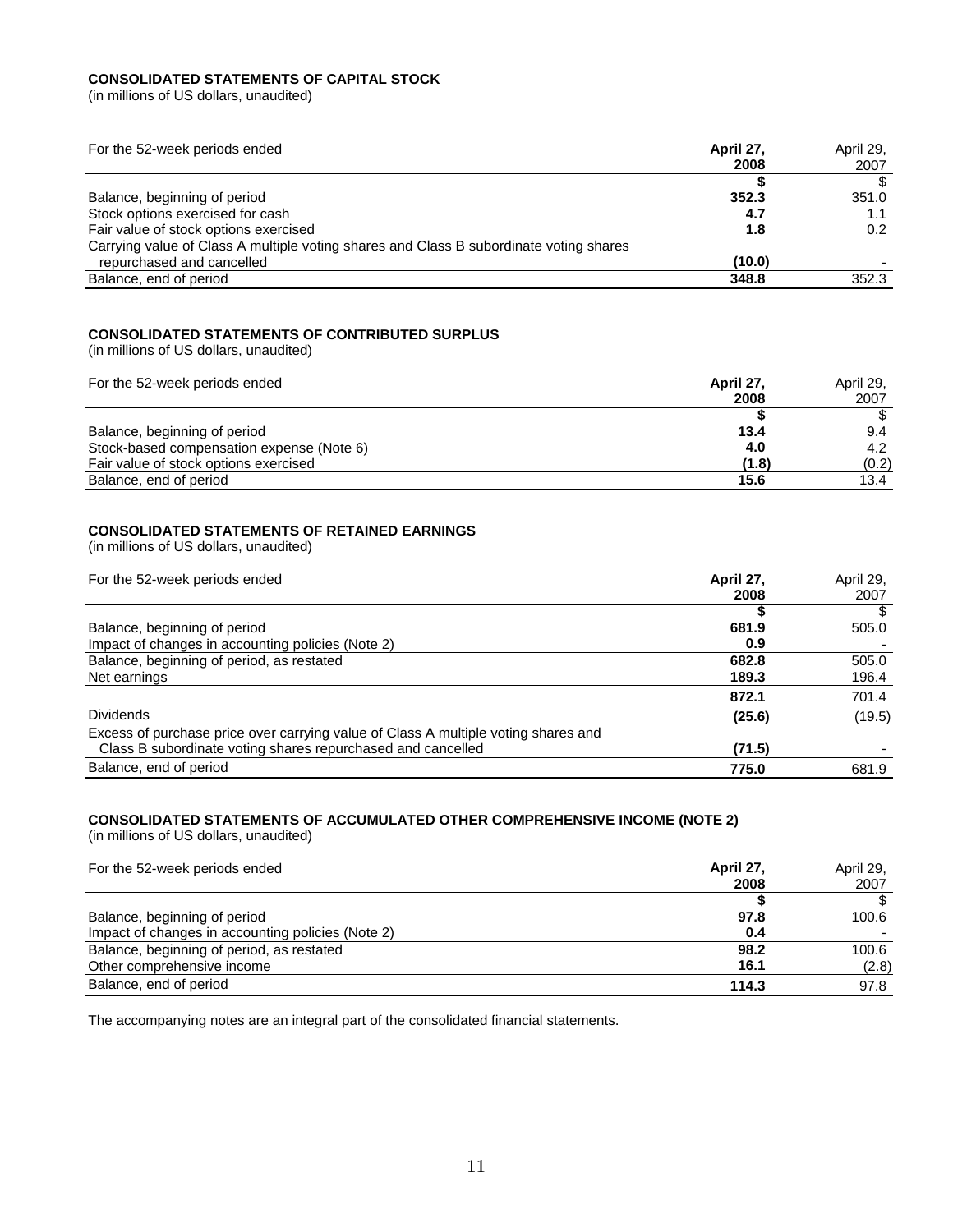## **CONSOLIDATED STATEMENTS OF CASH FLOWS**

(in millions of US dollars, unaudited)

| For periods ended<br>April 27,<br>April 29,<br>April 27,<br>April 29,<br>2008<br>2007<br>2008<br>2007<br>\$<br>\$<br>\$<br>\$<br><b>Operating activities</b><br>15.5<br>Net earnings<br>33.4<br>189.3<br>196.4<br>Adjustments to reconcile net earnings to net cash provided by<br>operating activities<br>Depreciation and amortization of property and equipment and<br>other assets, net of amortization of deferred credits<br>35.1<br>27.0<br>151.8<br>114.4<br>12.7<br>19.0<br>Future income taxes<br>(2.0)<br>21.7<br>Loss (gain) on disposal of property and equipment and other<br>2.1<br>(2.9)<br>(0.9)<br>(3.8)<br>assets<br>Deferred credits<br>1.6<br>13.3<br>3.1<br>30.5<br>5.4<br>Other<br>4.4<br>24.2<br>13.1<br>61.9<br>108.6<br>(36.9)<br>30.7<br>Changes in non-cash working capital<br>Net cash provided by operating activities<br>133.3<br>172.6<br>359.8<br>403.0<br><b>Investing activities</b><br>Purchase of property and equipment<br>(103.6)<br>(142.7)<br>(280.3)<br>Proceeds from sale and leaseback transactions<br>10.1<br>172.4<br>35.5<br>5.7<br>(0.3)<br>(70.7)<br>Business acquisitions (Note 3)<br>(38.9)<br>Proceeds from disposal of property and equipment and other<br>6.7<br>4.2<br>21.0<br>17.8<br>assets<br>(Increase) decrease in other assets<br>(0.4)<br>1.1<br>(3.3)<br>Deposit reimbursement on business acquisition<br>0.3<br>2.4<br>0.5<br>21.1<br>Temporary investments<br>$\blacksquare$<br>Liabilities related to business acquisitions<br>(5.0)<br>(91.6)<br>(163.8)<br>(160.4)<br>Net cash used in investing activities<br>(920.2)<br><b>Financing activities</b><br>Repurchase of Class A multiple voting shares and Class B<br>subordinate voting shares<br>(53.0)<br>(101.3)<br>(6.9)<br>(25.6)<br>Dividends paid<br>(5.2)<br>Increase (decrease) in long-term debt<br>84.8<br>(14.3)<br>513.0<br><b>Issuance of shares</b><br>0.3<br>4.7<br>1.1<br>Repayment of long-term debt<br>(167.2)<br>(57.4)<br>Net cash provided (used in) by financing activities<br>24.9<br>(62.3)<br>(136.5)<br>327.4 |                                                                   |     | 12 weeks |      | 52 weeks |
|--------------------------------------------------------------------------------------------------------------------------------------------------------------------------------------------------------------------------------------------------------------------------------------------------------------------------------------------------------------------------------------------------------------------------------------------------------------------------------------------------------------------------------------------------------------------------------------------------------------------------------------------------------------------------------------------------------------------------------------------------------------------------------------------------------------------------------------------------------------------------------------------------------------------------------------------------------------------------------------------------------------------------------------------------------------------------------------------------------------------------------------------------------------------------------------------------------------------------------------------------------------------------------------------------------------------------------------------------------------------------------------------------------------------------------------------------------------------------------------------------------------------------------------------------------------------------------------------------------------------------------------------------------------------------------------------------------------------------------------------------------------------------------------------------------------------------------------------------------------------------------------------------------------------------------------------------------------------------------------------------------------------------------------------------------------|-------------------------------------------------------------------|-----|----------|------|----------|
|                                                                                                                                                                                                                                                                                                                                                                                                                                                                                                                                                                                                                                                                                                                                                                                                                                                                                                                                                                                                                                                                                                                                                                                                                                                                                                                                                                                                                                                                                                                                                                                                                                                                                                                                                                                                                                                                                                                                                                                                                                                              |                                                                   |     |          |      |          |
|                                                                                                                                                                                                                                                                                                                                                                                                                                                                                                                                                                                                                                                                                                                                                                                                                                                                                                                                                                                                                                                                                                                                                                                                                                                                                                                                                                                                                                                                                                                                                                                                                                                                                                                                                                                                                                                                                                                                                                                                                                                              |                                                                   |     |          |      |          |
|                                                                                                                                                                                                                                                                                                                                                                                                                                                                                                                                                                                                                                                                                                                                                                                                                                                                                                                                                                                                                                                                                                                                                                                                                                                                                                                                                                                                                                                                                                                                                                                                                                                                                                                                                                                                                                                                                                                                                                                                                                                              |                                                                   |     |          |      |          |
| (373.4)<br>(600.6)<br>(15.6)<br>(19.5)                                                                                                                                                                                                                                                                                                                                                                                                                                                                                                                                                                                                                                                                                                                                                                                                                                                                                                                                                                                                                                                                                                                                                                                                                                                                                                                                                                                                                                                                                                                                                                                                                                                                                                                                                                                                                                                                                                                                                                                                                       |                                                                   |     |          |      |          |
|                                                                                                                                                                                                                                                                                                                                                                                                                                                                                                                                                                                                                                                                                                                                                                                                                                                                                                                                                                                                                                                                                                                                                                                                                                                                                                                                                                                                                                                                                                                                                                                                                                                                                                                                                                                                                                                                                                                                                                                                                                                              |                                                                   |     |          |      |          |
|                                                                                                                                                                                                                                                                                                                                                                                                                                                                                                                                                                                                                                                                                                                                                                                                                                                                                                                                                                                                                                                                                                                                                                                                                                                                                                                                                                                                                                                                                                                                                                                                                                                                                                                                                                                                                                                                                                                                                                                                                                                              |                                                                   |     |          |      |          |
|                                                                                                                                                                                                                                                                                                                                                                                                                                                                                                                                                                                                                                                                                                                                                                                                                                                                                                                                                                                                                                                                                                                                                                                                                                                                                                                                                                                                                                                                                                                                                                                                                                                                                                                                                                                                                                                                                                                                                                                                                                                              |                                                                   |     |          |      |          |
|                                                                                                                                                                                                                                                                                                                                                                                                                                                                                                                                                                                                                                                                                                                                                                                                                                                                                                                                                                                                                                                                                                                                                                                                                                                                                                                                                                                                                                                                                                                                                                                                                                                                                                                                                                                                                                                                                                                                                                                                                                                              |                                                                   |     |          |      |          |
|                                                                                                                                                                                                                                                                                                                                                                                                                                                                                                                                                                                                                                                                                                                                                                                                                                                                                                                                                                                                                                                                                                                                                                                                                                                                                                                                                                                                                                                                                                                                                                                                                                                                                                                                                                                                                                                                                                                                                                                                                                                              |                                                                   |     |          |      |          |
|                                                                                                                                                                                                                                                                                                                                                                                                                                                                                                                                                                                                                                                                                                                                                                                                                                                                                                                                                                                                                                                                                                                                                                                                                                                                                                                                                                                                                                                                                                                                                                                                                                                                                                                                                                                                                                                                                                                                                                                                                                                              |                                                                   |     |          |      |          |
|                                                                                                                                                                                                                                                                                                                                                                                                                                                                                                                                                                                                                                                                                                                                                                                                                                                                                                                                                                                                                                                                                                                                                                                                                                                                                                                                                                                                                                                                                                                                                                                                                                                                                                                                                                                                                                                                                                                                                                                                                                                              |                                                                   |     |          |      |          |
|                                                                                                                                                                                                                                                                                                                                                                                                                                                                                                                                                                                                                                                                                                                                                                                                                                                                                                                                                                                                                                                                                                                                                                                                                                                                                                                                                                                                                                                                                                                                                                                                                                                                                                                                                                                                                                                                                                                                                                                                                                                              |                                                                   |     |          |      |          |
|                                                                                                                                                                                                                                                                                                                                                                                                                                                                                                                                                                                                                                                                                                                                                                                                                                                                                                                                                                                                                                                                                                                                                                                                                                                                                                                                                                                                                                                                                                                                                                                                                                                                                                                                                                                                                                                                                                                                                                                                                                                              |                                                                   |     |          |      |          |
|                                                                                                                                                                                                                                                                                                                                                                                                                                                                                                                                                                                                                                                                                                                                                                                                                                                                                                                                                                                                                                                                                                                                                                                                                                                                                                                                                                                                                                                                                                                                                                                                                                                                                                                                                                                                                                                                                                                                                                                                                                                              |                                                                   |     |          |      |          |
|                                                                                                                                                                                                                                                                                                                                                                                                                                                                                                                                                                                                                                                                                                                                                                                                                                                                                                                                                                                                                                                                                                                                                                                                                                                                                                                                                                                                                                                                                                                                                                                                                                                                                                                                                                                                                                                                                                                                                                                                                                                              |                                                                   |     |          |      |          |
|                                                                                                                                                                                                                                                                                                                                                                                                                                                                                                                                                                                                                                                                                                                                                                                                                                                                                                                                                                                                                                                                                                                                                                                                                                                                                                                                                                                                                                                                                                                                                                                                                                                                                                                                                                                                                                                                                                                                                                                                                                                              |                                                                   |     |          |      |          |
|                                                                                                                                                                                                                                                                                                                                                                                                                                                                                                                                                                                                                                                                                                                                                                                                                                                                                                                                                                                                                                                                                                                                                                                                                                                                                                                                                                                                                                                                                                                                                                                                                                                                                                                                                                                                                                                                                                                                                                                                                                                              |                                                                   |     |          |      |          |
|                                                                                                                                                                                                                                                                                                                                                                                                                                                                                                                                                                                                                                                                                                                                                                                                                                                                                                                                                                                                                                                                                                                                                                                                                                                                                                                                                                                                                                                                                                                                                                                                                                                                                                                                                                                                                                                                                                                                                                                                                                                              |                                                                   |     |          |      |          |
|                                                                                                                                                                                                                                                                                                                                                                                                                                                                                                                                                                                                                                                                                                                                                                                                                                                                                                                                                                                                                                                                                                                                                                                                                                                                                                                                                                                                                                                                                                                                                                                                                                                                                                                                                                                                                                                                                                                                                                                                                                                              |                                                                   |     |          |      |          |
|                                                                                                                                                                                                                                                                                                                                                                                                                                                                                                                                                                                                                                                                                                                                                                                                                                                                                                                                                                                                                                                                                                                                                                                                                                                                                                                                                                                                                                                                                                                                                                                                                                                                                                                                                                                                                                                                                                                                                                                                                                                              |                                                                   |     |          |      |          |
|                                                                                                                                                                                                                                                                                                                                                                                                                                                                                                                                                                                                                                                                                                                                                                                                                                                                                                                                                                                                                                                                                                                                                                                                                                                                                                                                                                                                                                                                                                                                                                                                                                                                                                                                                                                                                                                                                                                                                                                                                                                              |                                                                   |     |          |      |          |
|                                                                                                                                                                                                                                                                                                                                                                                                                                                                                                                                                                                                                                                                                                                                                                                                                                                                                                                                                                                                                                                                                                                                                                                                                                                                                                                                                                                                                                                                                                                                                                                                                                                                                                                                                                                                                                                                                                                                                                                                                                                              |                                                                   |     |          |      |          |
|                                                                                                                                                                                                                                                                                                                                                                                                                                                                                                                                                                                                                                                                                                                                                                                                                                                                                                                                                                                                                                                                                                                                                                                                                                                                                                                                                                                                                                                                                                                                                                                                                                                                                                                                                                                                                                                                                                                                                                                                                                                              |                                                                   |     |          |      |          |
|                                                                                                                                                                                                                                                                                                                                                                                                                                                                                                                                                                                                                                                                                                                                                                                                                                                                                                                                                                                                                                                                                                                                                                                                                                                                                                                                                                                                                                                                                                                                                                                                                                                                                                                                                                                                                                                                                                                                                                                                                                                              |                                                                   |     |          |      |          |
|                                                                                                                                                                                                                                                                                                                                                                                                                                                                                                                                                                                                                                                                                                                                                                                                                                                                                                                                                                                                                                                                                                                                                                                                                                                                                                                                                                                                                                                                                                                                                                                                                                                                                                                                                                                                                                                                                                                                                                                                                                                              |                                                                   |     |          |      |          |
|                                                                                                                                                                                                                                                                                                                                                                                                                                                                                                                                                                                                                                                                                                                                                                                                                                                                                                                                                                                                                                                                                                                                                                                                                                                                                                                                                                                                                                                                                                                                                                                                                                                                                                                                                                                                                                                                                                                                                                                                                                                              |                                                                   |     |          |      |          |
|                                                                                                                                                                                                                                                                                                                                                                                                                                                                                                                                                                                                                                                                                                                                                                                                                                                                                                                                                                                                                                                                                                                                                                                                                                                                                                                                                                                                                                                                                                                                                                                                                                                                                                                                                                                                                                                                                                                                                                                                                                                              |                                                                   |     |          |      |          |
|                                                                                                                                                                                                                                                                                                                                                                                                                                                                                                                                                                                                                                                                                                                                                                                                                                                                                                                                                                                                                                                                                                                                                                                                                                                                                                                                                                                                                                                                                                                                                                                                                                                                                                                                                                                                                                                                                                                                                                                                                                                              |                                                                   |     |          |      |          |
|                                                                                                                                                                                                                                                                                                                                                                                                                                                                                                                                                                                                                                                                                                                                                                                                                                                                                                                                                                                                                                                                                                                                                                                                                                                                                                                                                                                                                                                                                                                                                                                                                                                                                                                                                                                                                                                                                                                                                                                                                                                              |                                                                   |     |          |      |          |
|                                                                                                                                                                                                                                                                                                                                                                                                                                                                                                                                                                                                                                                                                                                                                                                                                                                                                                                                                                                                                                                                                                                                                                                                                                                                                                                                                                                                                                                                                                                                                                                                                                                                                                                                                                                                                                                                                                                                                                                                                                                              |                                                                   |     |          |      |          |
|                                                                                                                                                                                                                                                                                                                                                                                                                                                                                                                                                                                                                                                                                                                                                                                                                                                                                                                                                                                                                                                                                                                                                                                                                                                                                                                                                                                                                                                                                                                                                                                                                                                                                                                                                                                                                                                                                                                                                                                                                                                              |                                                                   |     |          |      |          |
|                                                                                                                                                                                                                                                                                                                                                                                                                                                                                                                                                                                                                                                                                                                                                                                                                                                                                                                                                                                                                                                                                                                                                                                                                                                                                                                                                                                                                                                                                                                                                                                                                                                                                                                                                                                                                                                                                                                                                                                                                                                              |                                                                   |     |          |      |          |
|                                                                                                                                                                                                                                                                                                                                                                                                                                                                                                                                                                                                                                                                                                                                                                                                                                                                                                                                                                                                                                                                                                                                                                                                                                                                                                                                                                                                                                                                                                                                                                                                                                                                                                                                                                                                                                                                                                                                                                                                                                                              |                                                                   |     |          |      |          |
|                                                                                                                                                                                                                                                                                                                                                                                                                                                                                                                                                                                                                                                                                                                                                                                                                                                                                                                                                                                                                                                                                                                                                                                                                                                                                                                                                                                                                                                                                                                                                                                                                                                                                                                                                                                                                                                                                                                                                                                                                                                              |                                                                   |     |          |      |          |
|                                                                                                                                                                                                                                                                                                                                                                                                                                                                                                                                                                                                                                                                                                                                                                                                                                                                                                                                                                                                                                                                                                                                                                                                                                                                                                                                                                                                                                                                                                                                                                                                                                                                                                                                                                                                                                                                                                                                                                                                                                                              |                                                                   |     |          |      |          |
|                                                                                                                                                                                                                                                                                                                                                                                                                                                                                                                                                                                                                                                                                                                                                                                                                                                                                                                                                                                                                                                                                                                                                                                                                                                                                                                                                                                                                                                                                                                                                                                                                                                                                                                                                                                                                                                                                                                                                                                                                                                              | Effect of exchange rate fluctuations on cash and cash equivalents | 0.3 | 4.1      | 11.4 |          |
| Net increase (decrease) in cash and cash equivalents<br>66.9<br>(49.4)<br>74.3<br>(189.8)                                                                                                                                                                                                                                                                                                                                                                                                                                                                                                                                                                                                                                                                                                                                                                                                                                                                                                                                                                                                                                                                                                                                                                                                                                                                                                                                                                                                                                                                                                                                                                                                                                                                                                                                                                                                                                                                                                                                                                    |                                                                   |     |          |      |          |
| 141.7<br>Cash and cash equivalents, beginning of period<br>149.1<br>191.1<br>331.5                                                                                                                                                                                                                                                                                                                                                                                                                                                                                                                                                                                                                                                                                                                                                                                                                                                                                                                                                                                                                                                                                                                                                                                                                                                                                                                                                                                                                                                                                                                                                                                                                                                                                                                                                                                                                                                                                                                                                                           |                                                                   |     |          |      |          |
| 216.0<br>141.7<br>216.0<br>141.7<br>Cash and cash equivalents, end of period                                                                                                                                                                                                                                                                                                                                                                                                                                                                                                                                                                                                                                                                                                                                                                                                                                                                                                                                                                                                                                                                                                                                                                                                                                                                                                                                                                                                                                                                                                                                                                                                                                                                                                                                                                                                                                                                                                                                                                                 |                                                                   |     |          |      |          |
|                                                                                                                                                                                                                                                                                                                                                                                                                                                                                                                                                                                                                                                                                                                                                                                                                                                                                                                                                                                                                                                                                                                                                                                                                                                                                                                                                                                                                                                                                                                                                                                                                                                                                                                                                                                                                                                                                                                                                                                                                                                              |                                                                   |     |          |      |          |
| <b>Supplemental information:</b>                                                                                                                                                                                                                                                                                                                                                                                                                                                                                                                                                                                                                                                                                                                                                                                                                                                                                                                                                                                                                                                                                                                                                                                                                                                                                                                                                                                                                                                                                                                                                                                                                                                                                                                                                                                                                                                                                                                                                                                                                             |                                                                   |     |          |      |          |
| 4.6<br>59.5<br>7.9<br>Interest paid<br>50.6                                                                                                                                                                                                                                                                                                                                                                                                                                                                                                                                                                                                                                                                                                                                                                                                                                                                                                                                                                                                                                                                                                                                                                                                                                                                                                                                                                                                                                                                                                                                                                                                                                                                                                                                                                                                                                                                                                                                                                                                                  |                                                                   |     |          |      |          |
| 38.6<br>89.0<br>18.7<br>57.7<br>Income taxes paid                                                                                                                                                                                                                                                                                                                                                                                                                                                                                                                                                                                                                                                                                                                                                                                                                                                                                                                                                                                                                                                                                                                                                                                                                                                                                                                                                                                                                                                                                                                                                                                                                                                                                                                                                                                                                                                                                                                                                                                                            |                                                                   |     |          |      |          |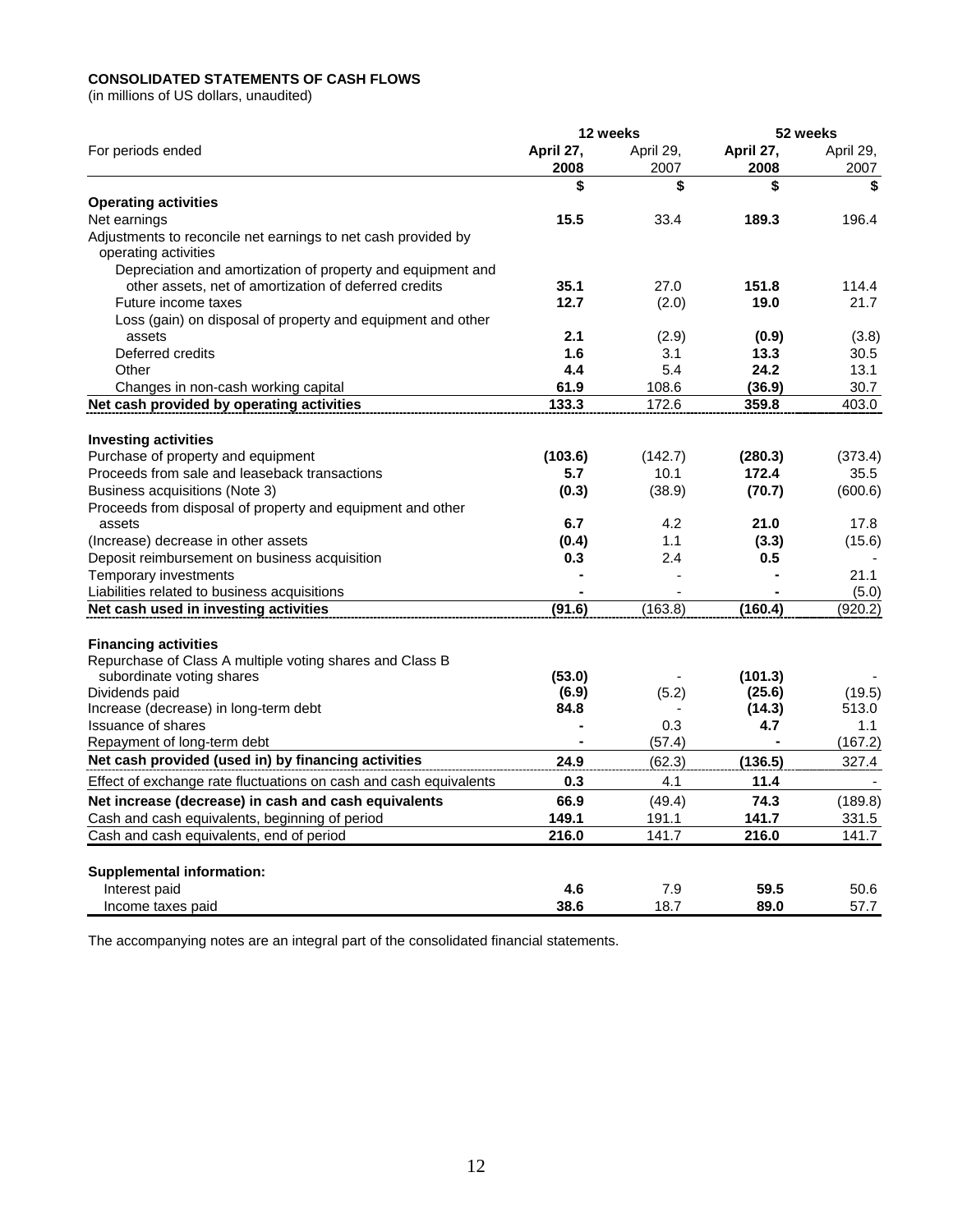### **CONSOLIDATED BALANCE SHEETS**

(in millions of US dollars)

|                                                                                                                                                           | As at April 27,      | As at April 29,      |
|-----------------------------------------------------------------------------------------------------------------------------------------------------------|----------------------|----------------------|
|                                                                                                                                                           | 2008<br>(unaudited)  | 2007<br>(1)          |
|                                                                                                                                                           | \$                   | s                    |
| <b>Assets</b>                                                                                                                                             |                      |                      |
| <b>Current assets</b>                                                                                                                                     |                      |                      |
| Cash and cash equivalents                                                                                                                                 | 216.0                | 141.7                |
| Accounts receivable                                                                                                                                       | 251.7                | 199.0                |
| Inventories                                                                                                                                               | 444.5                | 382.1                |
| Prepaid expenses                                                                                                                                          | 8.3                  | 13.5                 |
| Future income taxes                                                                                                                                       | 24.7                 | 22.7                 |
|                                                                                                                                                           | 945.2                | 759.0                |
| Property and equipment                                                                                                                                    | 1,748.3              | 1,671.6              |
| Goodwill                                                                                                                                                  | 402.6                | 373.8                |
| <b>Trademarks and licenses</b>                                                                                                                            | 170.3                | 168.7                |
| Deferred charges                                                                                                                                          | 13.8                 | 25.8                 |
| Other assets                                                                                                                                              | 39.5                 | 43.4                 |
| Future income taxes                                                                                                                                       | 0.9                  | 0.9                  |
|                                                                                                                                                           | 3,320.6              | 3,043.2              |
| <b>Liabilities</b><br><b>Current liabilities</b><br>Accounts payable and accrued liabilities<br>Income taxes payable<br>Current portion of long-term debt | 842.7<br>18.6<br>1.2 | 740.3<br>46.6<br>0.5 |
| Future income taxes                                                                                                                                       |                      | 0.1                  |
|                                                                                                                                                           | 862.5                | 787.5                |
| Long-term debt                                                                                                                                            | 841.0                | 869.5                |
| Deferred credits and other liabilities                                                                                                                    | 253.8                | 161.9                |
| Future income taxes                                                                                                                                       | 109.6                | 78.9                 |
|                                                                                                                                                           | 2,066.9              | 1,897.8              |
| <b>Shareholders' equity</b>                                                                                                                               |                      |                      |
| Capital stock                                                                                                                                             | 348.8                | 352.3                |
| Contributed surplus                                                                                                                                       | 15.6                 | 13.4                 |
| Retained earnings (Note 2)                                                                                                                                | 775.0                | 681.9                |
| Accumulated other comprehensive income (Note 2)                                                                                                           | 114.3                | 97.8                 |
|                                                                                                                                                           | 1,253.7              | 1,145.4              |
|                                                                                                                                                           | 3,320.6              | 3,043.2              |

(1) The balance sheet as of April 29, 2007 has been derived from the audited consolidated financial statements at that date but does not include all of the information and footnotes required by Canadian Generally Accepted Accounting Principles for complete financial statements.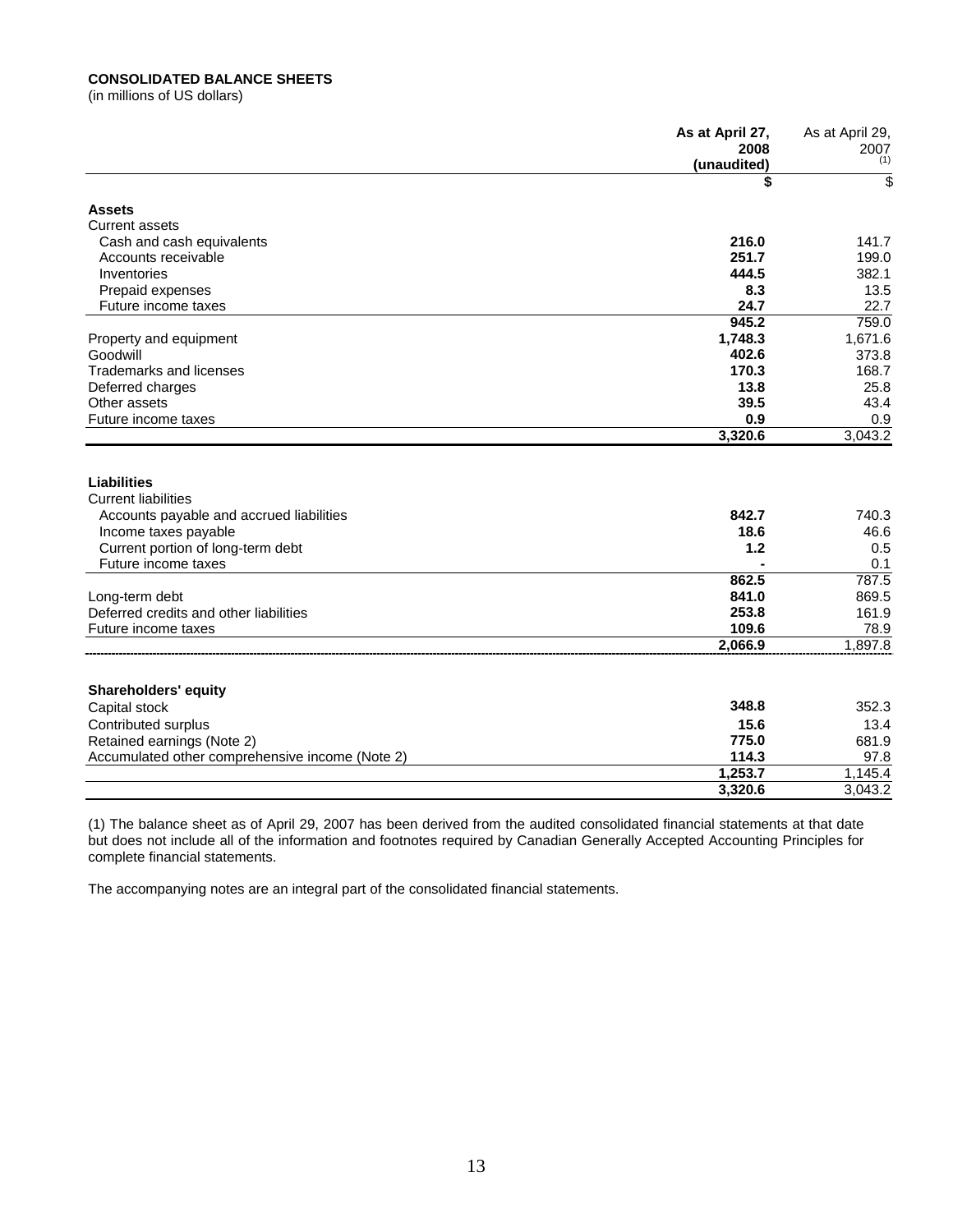(in millions of US dollars, except per share and stock option data, unaudited)

#### **1. CONSOLIDATED FINANCIAL STATEMENTS PRESENTATION**

The unaudited interim consolidated financial statements have been prepared by the Company in accordance with Canadian generally accepted accounting principles and have not been subject to a review engagement by the Company's external auditors. These consolidated financial statements were prepared in accordance with the same accounting policies and methods as the audited annual consolidated financial statements for the year ended April 29, 2007, with the exception of the accounting changes described in Note 2 below. The unaudited interim consolidated financial statements do not include all the information for complete financial statements and should be read in conjunction with the audited annual consolidated financial statements and notes thereto in the Company's 2007 Annual Report (the 2007 Annual Report). The results of operations for the interim periods presented do not necessarily reflect results expected for the full year.

The Company's business follows a seasonal pattern. The busiest period is the first half-year of each fiscal year, which includes summer's sales.

#### **2. ACCOUNTING CHANGES**

#### **Capital disclosures and financial instruments disclosures and presentation**

On February 5, 2008 the Company adopted early Canadian Institute of Chartered Accountants (CICA) Handbook Section 3862 "Financial Instruments – Disclosures", Section 3863 "Financial Instruments – Presentation" and Section 1535 "Capital Disclosures".

Section 3862 describes the required disclosures related to the significance of financial instruments on the entity's financial position and performance and the nature and extent of risks arising from financial instruments to which the entity is exposed and how the entity manages those risks. This Section complements principles of recognition, measurement and presentation of financial instruments of Section 3855 "Financial Instruments – Recognition and Measurement", 3863 "Financial Instruments – Presentation" and 3865 "Hedges".

Section 3863 establishes standards for presentation of financial instruments and non-financial derivatives. It replaces the standards included in Section 3861 "Financial Instruments – Disclosure and Presentation".

Section 1535 establishes standards for disclosing information about an entity's capital and how it is managed to enable users of financial statements to evaluate the entity's objectives, policies and procedures for managing capital.

The results of the implementation of these new standards are included in Note 8 and had no impact on the Company's financial results.

#### **Financial Instruments – Recognition and Measurement**

On April 30, 2007, the Company adopted CICA Handbook Section 3855 "Financial Instruments – Recognition and Measurement", which establishes standards for recognition and measurement of financial assets, financial liabilities and nonfinancial derivatives. This new standard was implemented retroactively without restatement of prior periods financial statements. For embedded derivatives instruments, the Company elected April 29, 2002 as its transition date.

The Company made the following classifications:

| <b>Financial assets and liabilities</b>   | <b>Classification</b>       | Subsequent measurement (1) | <b>Classification of gains and losses</b> |
|-------------------------------------------|-----------------------------|----------------------------|-------------------------------------------|
| Cash and cash equivalents                 | Held-for-trading            | Fair value                 | Net earnings                              |
| Accounts receivable                       | Loans and receivables       | Amortized cost             | Net earnings                              |
| Investments in publicly-traded securities | Available-for-sale          | Fair value                 | Other comprehensive income                |
| Bank indebtedness and long-term debt      | Other financial liabilities | Amortized cost             | Net earnings                              |
| Accounts payable and accrued expenses     | Other financial liabilities | Amortized cost             | Net earnings                              |

 $(1)$  Initial measurement of all financial assets and liabilities is at fair value.

As at April 30, 2007, the impact of the implementation of the classifications described above is a \$0.5 increase in Other assets, a \$0.1 increase in the long-term Future income tax liability and a \$0.4 increase in Accumulated Other comprehensive income. These adjustments relate to an investment in publicly-traded securities held by the Company, included in Other assets. The value of this investment is not significant.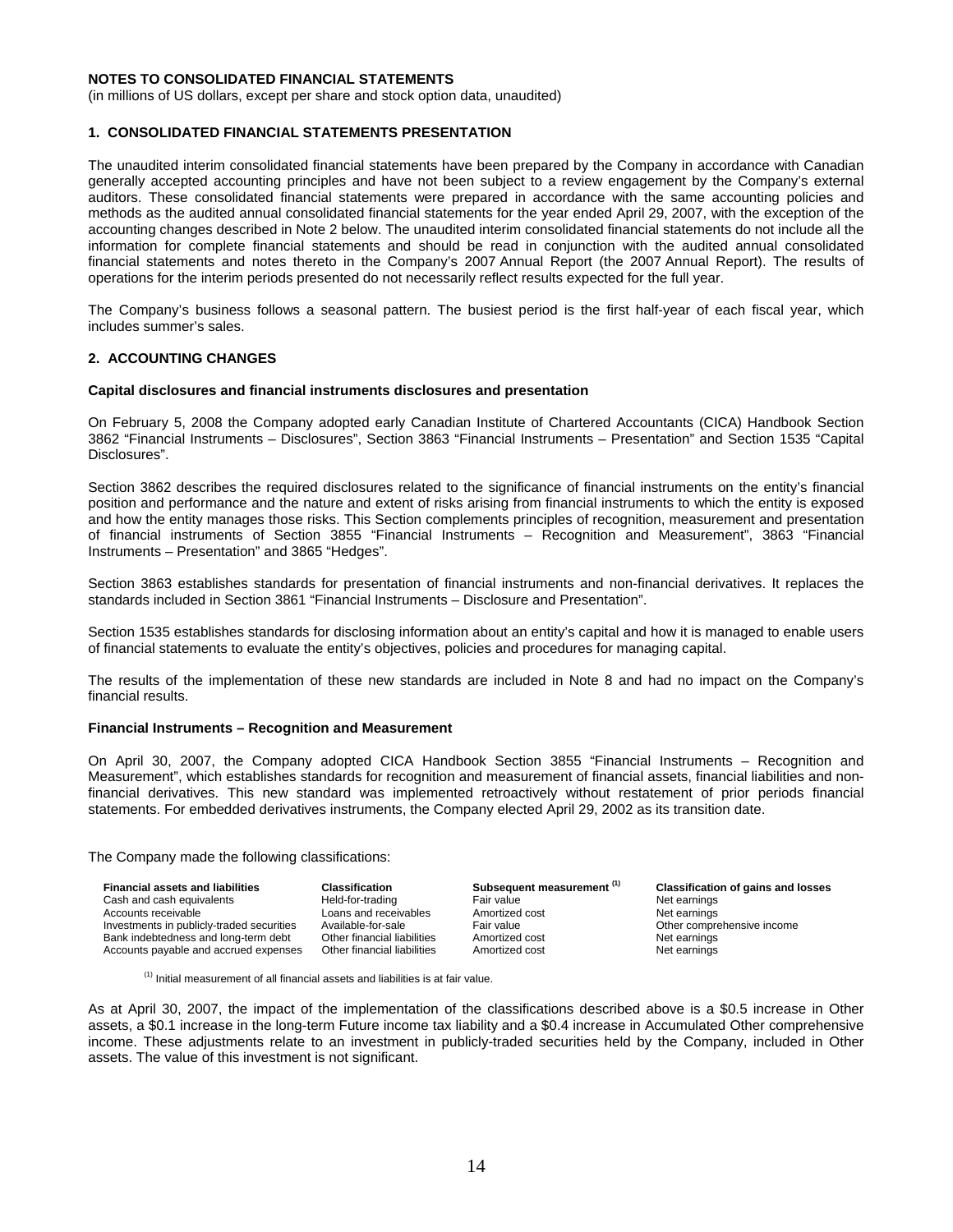(in millions of US dollars, except per share and stock option data, unaudited)

Section 3855 also requires that transaction costs be i) recognized in income when incurred or ii) added to or deducted from the amount of the financial asset or liability to which they are directly attributable when the asset or liability is not classified as held-for-trading. The Company has deferred financing costs attributable to its Subordinated unsecured debt which were previously deferred and amortized over the term of the debt. Consequently, the Company elected to apply the accounting policy that consists of deducting financing costs from the amount of the financial liability to which they are directly attributable. As of April 30, 2007, this change resulted in a decrease of \$11.6 in Deferred charges, of \$13.1 in Long-term debt, in an increase of \$0.6 in the long-term Future income tax liability and of \$0.9 in Retained earnings.

#### **Hedges**

Effective April 30, 2007, the Company adopted CICA Handbook Section 3865 "Hedges", which establishes circumstances under which hedge accounting may be applied. The purpose of hedge accounting is to ensure that gains, losses, revenues and expenses related to a hedging item and to the hedged item are recognized in net earnings in the same period.

As described in Notes 4 and 23 of the consolidated financial statements included in the 2007 Annual Report, the Company uses interest rate swaps as part of its program for managing the interest rate of its Subordinated unsecured debt. These interest rate swaps have been designated and documented as an effective fair value hedge of the Subordinated unsecured debt. Under the new standard, changes in the fair value of the swaps and the debt are recognized in net earnings, counterbalancing each other, except for any ineffective portion of the hedging relationship. On the balance sheet, the fair value of the interest swaps is recorded in Other assets if it is favourable for the Company or in Deferred credits and other liabilities if it is unfavourable for the Company.

As at April 30, 2007, these changes resulted in an increase of \$14.9 in Deferred credits and other liabilities and in a decrease of \$14.9 in Long-term debt.

The Company also designates its entire US dollars denominated long-term debt as a foreign exchange hedge of its net investment in its U.S. self-sustaining operations. Accordingly, corresponding foreign exchange gains and losses are recorded in Accumulated other comprehensive income in the Shareholders' equity to offset the foreign currency translation adjustments on the investments.

#### **Comprehensive Income**

On April 30, 2007, the Company adopted CICA Handbook Section 1530 "Comprehensive Income". This Section introduces a new financial statement which presents the change in equity of an enterprise from transactions and other events and circumstances from non-owner sources. These transactions include net changes in unrealized gains and losses on translating Canadian and corporate operations into the reporting currency as well as unrealized gains and losses related to changes in the fair value of certain financial instruments that are not recorded in net earnings. These two types of transactions are recorded in Other comprehensive income.

The result of the implementation of this new standard is that, beginning in the first quarter of fiscal 2008, the Company includes, in its consolidated financial statements, a consolidated statement of comprehensive income while the cumulative net changes in other comprehensive income are included in Accumulated other comprehensive income, which is presented as a new category of Shareholders' equity and a new statement. Consequently, an amount of \$97.8 presented in cumulative translation adjustments as at April 29, 2007 has been reclassified to Accumulated other comprehensive income.

#### **Equity**

Effective April 30, 2007, the Company adopted CICA Handbook Section 3251 "Equity", which replaces Section 3250 "Surplus". This new section establishes standards for the presentation of equity and changes in equity during the reporting period and requires the Company to present separately equity components and changes in equity arising from i) net earnings; ii) other comprehensive income; iii) other changes in retained earnings; iv) changes in contributed surplus; v) changes in share capital; and vi) changes in reserves.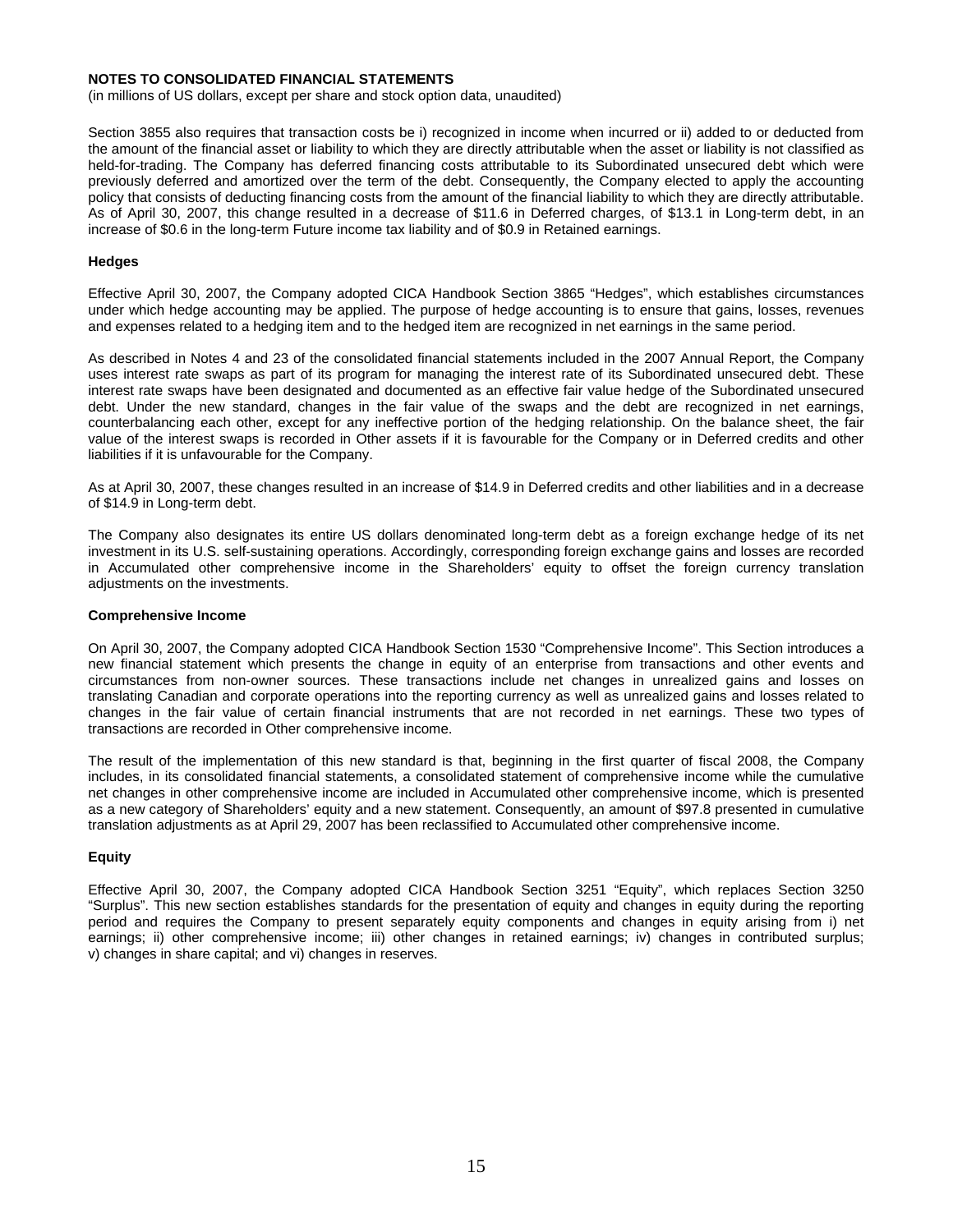(in millions of US dollars, except per share and stock option data, unaudited)

#### **3. BUSINESS ACQUISITIONS**

Effective June 5, 2007, the Company purchased 28 company-operated stores and five land parcels from Sterling Stores LLC. The acquired stores operate under the Sterling banner in northwest Ohio, United States.

In addition, during the 52-week period ended April 27, 2008, the Company purchased 18 stores through 15 distinct transactions.

These acquisitions were settled for a total cash consideration of \$70.7, including direct acquisition costs. The preliminary allocations of the purchase price of the acquisitions were established based on available information and on the basis of preliminary evaluations and assumptions management believes to be reasonable. Since the Company has not completed its fair value assessment of the net assets acquired for all transactions, the preliminary allocations are subject to adjustments to the fair value of the assets and liabilities until the process is completed. The preliminary allocations are based on the estimated fair values on the dates of acquisition:

|                                                              | \$   |
|--------------------------------------------------------------|------|
| Tangible assets acquired                                     |      |
| Inventories                                                  | 3.8  |
| Property and equipment                                       | 59.6 |
| Total tangible assets                                        | 63.4 |
| Liabilities assumed                                          |      |
| Accounts payable and accrued liabilities                     | 0.3  |
| Deferred credits and other liabilities                       | 0.6  |
| <b>Total liabilities</b>                                     | 0.9  |
| Net tangible assets acquired                                 | 62.5 |
| Non-compete agreements                                       | 1.1  |
| Goodwill                                                     | 7.1  |
| Total consideration paid, including direct acquisition costs | 70.7 |

The Company expects that approximately \$5.7 of the goodwill related to these transactions will be deductible for tax purposes.

#### **4. NET EARNINGS PER SHARE**

|                                                                  | 12-week period<br>ended April 27, 2008 |                                                               |                                     | 12-week period<br>ended April 29, 2007 |                                                        |                              |  |
|------------------------------------------------------------------|----------------------------------------|---------------------------------------------------------------|-------------------------------------|----------------------------------------|--------------------------------------------------------|------------------------------|--|
|                                                                  | <b>Net</b><br>earnings                 | <b>Weighted average</b><br>number of shares<br>(in thousands) | <b>Net</b><br>earnings<br>per share | Net<br>earnings                        | Weighted average<br>number of shares<br>(in thousands) | Net<br>earnings<br>per share |  |
|                                                                  |                                        |                                                               | \$                                  | \$                                     |                                                        | \$                           |  |
| Basic net earnings attributable to<br>Class A and B shareholders | 15.5                                   | 198,549                                                       | 0.08                                | 33.4                                   | 202,180                                                | 0.17                         |  |
| Dilutive effect of stock options                                 |                                        | 4,432                                                         |                                     |                                        | 6,050                                                  | (0.01)                       |  |
| Diluted net earnings available for<br>Class A and B shareholders | 15.5                                   | 202,981                                                       | 0.08                                | 33.4                                   | 208,230                                                | 0.16                         |  |
|                                                                  |                                        | 52-week period<br>ended April 27, 2008                        |                                     |                                        | 52-week period<br>ended April 29, 2007                 |                              |  |
|                                                                  | <b>Net</b><br>earnings                 | <b>Weighted average</b><br>number of shares<br>(in thousands) | <b>Net</b><br>earnings<br>per share | Net<br>earnings                        | Weighted average<br>number of shares<br>(in thousands) | Net<br>earnings<br>per share |  |
|                                                                  |                                        |                                                               |                                     | \$.                                    |                                                        | \$                           |  |
| Basic net earnings attributable to<br>Class A and B shareholders | 189.3                                  | 201,486                                                       | 0.94                                | 196.4                                  | 202,119                                                | 0.97                         |  |
| Dilutive effect of stock options                                 |                                        | 4,992                                                         | (0.02)                              |                                        | 6,087                                                  | (0.03)                       |  |
| Diluted net earnings available for<br>Class A and B shareholders | 189.3                                  | 206,478                                                       | 0.92                                | 196.4                                  | 208,206                                                | 0.94                         |  |

A total of 1,512,515 stock options are excluded from the calculation of the diluted net earnings per share due to their antidilutive effect for the 12 and 52-week periods ended April 27, 2008. There are 504,996 stock options excluded from the calculation for the 12 and 52-week periods ended April 29, 2007.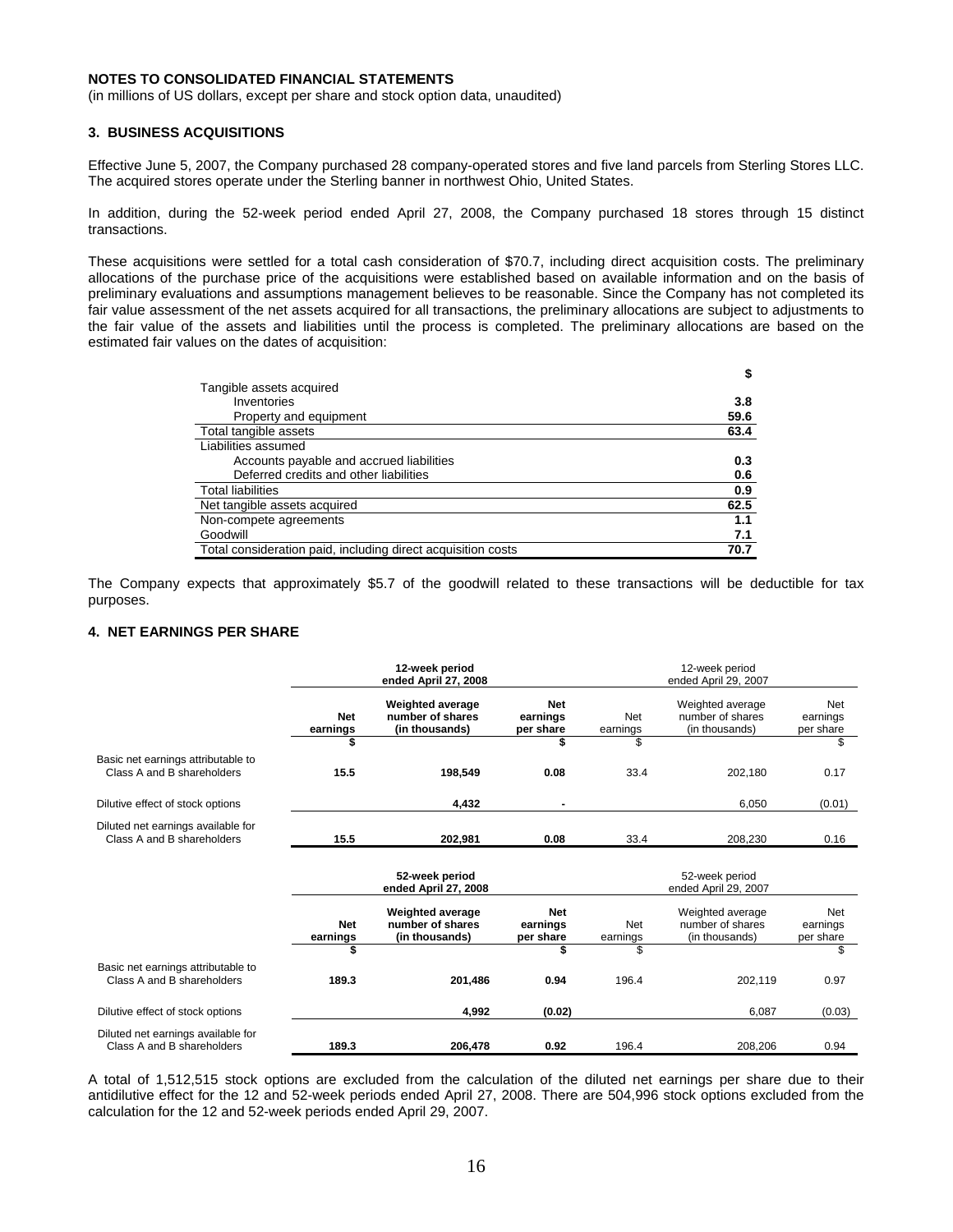(in millions of US dollars, except per share and stock option data, unaudited)

#### **5. CAPITAL STOCK**

As at April 27, 2008, the Company has 53,881,212 (56,175,312 as at April 29, 2007) issued and outstanding Class A multiple voting shares each comprising ten votes per share and 142,845,776 (146,159,574 as at April 29, 2007) outstanding Class B subordinate voting shares each comprising one vote per share.

#### **6. STOCK-BASED COMPENSATION AND OTHER STOCK-BASED PAYMENTS**

As at April 27, 2008, 8,913,915 stock options for the purchase of Class B subordinate voting shares are outstanding (9,326,866 as at April 29, 2007). These stock options can be gradually exercised at various dates until April 22, 2018, at an exercise price varying from Cdn\$2.38 to Cdn\$25.71. Nine series of stock options totaling 295,000 stock options at exercise prices ranging from Cdn\$14.31 to Cdn\$23.54 were granted since the beginning of the fiscal year.

For the 12 and 52-week periods ended as at April 27, 2008, the stock-based compensation costs amount to \$0.7 and \$4.0, respectively. For the 12 and 52-week periods ended as at April 29, 2007, the stock-based compensation costs amount to \$1.4 and \$4.2, respectively.

The fair value of stock options granted is estimated at the grant date using the Black & Scholes option pricing model on the basis of the following weighted average assumptions for the stock options granted during the period:

- □ risk-free interest rate of 3.98%;
- $\Box$  expected life of 8 years;
- expected volatility of 32.0%;
- □ expected quarterly dividend of Cdn\$0.033 per share.

The weighted average fair value of stock options granted since the beginning of the year is Cdn\$8.04 (Cdn\$11.64 as at April 29, 2007). A description of the Company's stock-based compensation plan is included in Note 20 of the consolidated financial statements presented in the 2007 Annual Report.

#### **7. EMPLOYEE FUTURE BENEFITS**

For the 12 and 52-week periods ended as at April 27, 2008, the Company's total net pension expense included in its consolidated statement of earnings amounts to \$1.5 and \$6.1, respectively. For the corresponding 12 and 52-week periods ended as at April 29, 2007, the expense is \$1.1 and \$5.2, respectively. The Company's pension plans are described in Note 21 of the consolidated financial statements presented in the 2007 Annual Report.

#### **8. FINANCIAL INSTRUMENTS AND CAPITAL RISK MANAGEMENT**

#### **Financial risk management objectives and policies**

The Company's activities expose it to a variety of financial risks: foreign exchange risk, interest rate risk, credit risk and liquidity risk. The Company uses derivative financial instruments to hedge certain risk exposures, primarily interest and foreign exchange risks.

#### **Foreign exchange risk**

One of the Company's subsidiaries, having the Canadian dollar as its functional currency, holds certain US dollar dominated debt and investment in self-sustaining U.S. foreign operations, which are exposed to variations between the Canadian and US dollar exchange rate. To mitigate the foreign currency translation risk, the Company has designated its entire US dollar denominated long-term debt as a foreign exchange hedge of its net investment in its U.S. self-sustaining foreign operations. Accordingly, foreign exchange gains and losses are recorded in Other comprehensive income.

As at April 27, 2008, everything else being equal, an hypothetical strengthening (weakening) of 5.0% of the U.S. dollar against the Canadian dollar would have had a favorable (unfavorable) impact of \$44.9 on Other comprehensive income.

#### **Interest rate risk**

The Company is exposed to interest rate risk through its long-term debt. The Company's policy is to maintain most of its borrowings in variable rate instruments using interest rate swaps when necessary.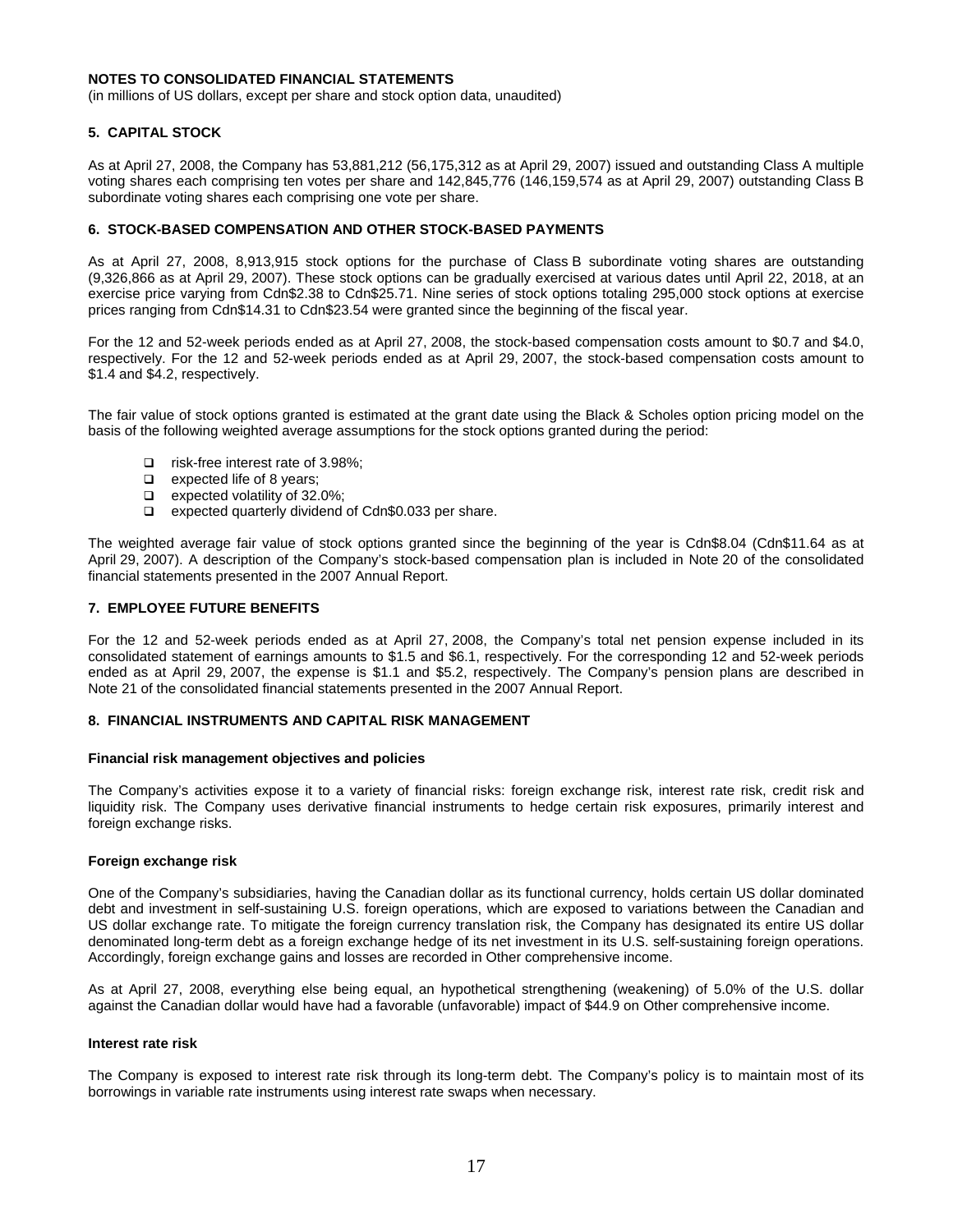(in millions of US dollars, except per share and stock option data, unaudited)

The Company's fixed rate long-term debt is exposed to a risk of change in its fair value due to changes in interest rates. To mitigate this risk, the Company has entered into fixed-to-variable interest rate swaps on its Subordinated unsecured debt where it has agreed to swap the amount of the difference between variable interest rate and the fixed rate, calculated on the reference amounts. These interest rate swaps have been designated as a fair value hedge of the Subordinated unsecured debt.

The amounts outstanding at year end are as follows:

| Maturity <sup>(a)</sup> | Reference | Pays/receives                   | Fixed rate | Variable rate                 |
|-------------------------|-----------|---------------------------------|------------|-------------------------------|
|                         | S         |                                 | $\%$       |                               |
| December 2013           | 100.0     | pays variable<br>receives fixed | 7.5        | LIBOR six month<br>plus 3.03% |
| December 2013           | 100.0     | pays variable<br>receives fixed | 7.5        | LIBOR six month<br>plus 2.98% |
| December 2013           | 150.0     | pays variable<br>receives fixed | 7.5        | LIBOR six month<br>plus 2.89% |

 $(a)$  Under certain conditions, the maturity date of the swaps can be altered to correspond with the repurchase conditions of the corresponding subordinated debt.

The Company is exposed to a risk of change in cash flows due to changes in interest rates on its variable rate long-term debt and does not currently hold any derivative instruments that mitigate this risk. The Company analyses its interest rate exposure on an on-going basis. Various scenarios are simulated taking into consideration refinancing, renewal of existing positions, alternative financing and hedging. Based on these scenarios, the Company calculates the impact on net earnings of a defined interest rate shift. As at April 27, 2008, the impact on net earnings of a 1.0% shift would not have been significant. Fixed-to-variable interest rate swaps related to the Subordinated unsecured debt have been included in this calculation.

#### **Credit risk**

The Company is exposed to credit risk with respect to Trade accounts receivable and vendor rebates receivable, Credit and debit cards receivable and interest rate swaps.

Credit risk related to Trade accounts receivable and vendor rebates receivable is limited considering the nature of the Company's activities and its counterparties. Concentration of credit risk is minimal because of the Company's diversified clientele, products and geography. As at April 27, 2008, no single creditor accounted for over 10.0% of total Trade accounts receivable and vendor rebates receivable and the related maximum credit risk exposure corresponds to their carrying amount.

The Company mitigates the credit risk related to Credit and debit cards receivable by dealing with major financial institutions that have very low or minimal credit risk. As at April 27, 2008, the maximum credit risk exposure related to Credit and debit cards receivable corresponds to their carrying amount.

The Company is exposed to credit risk arising from interest rate swaps when these swaps result in a receivable from the financial institutions. In accordance with its risk management policy, the Company has entered into these swaps with major financial institutions to reduce such credit risk.

#### **Liquidity risk**

Liquidity risk is the risk that the Company will encounter difficulties in meeting its obligations associated with financial liabilities. The Company is exposed to this risk mainly through its Long-term debt and Accounts payable and accrued expenses. The Company's liquidity is mainly provided by cash flows from operating activities, borrowings available under its revolving credit facilities as well as potential sale and leaseback transactions.

On an on-going basis, the Company monitors rolling forecasts of its liquidity reserve on the basis of expected cash flows taking into account operating needs, tax situation and capital requirements and ensures to have sufficient flexibility under its available liquidity resources to meet its obligations.

Accounts payable and accrued expenses of \$618.0 mature within a period of one year or less. The Company's long-term debt maturities have been disclosed in Note 17.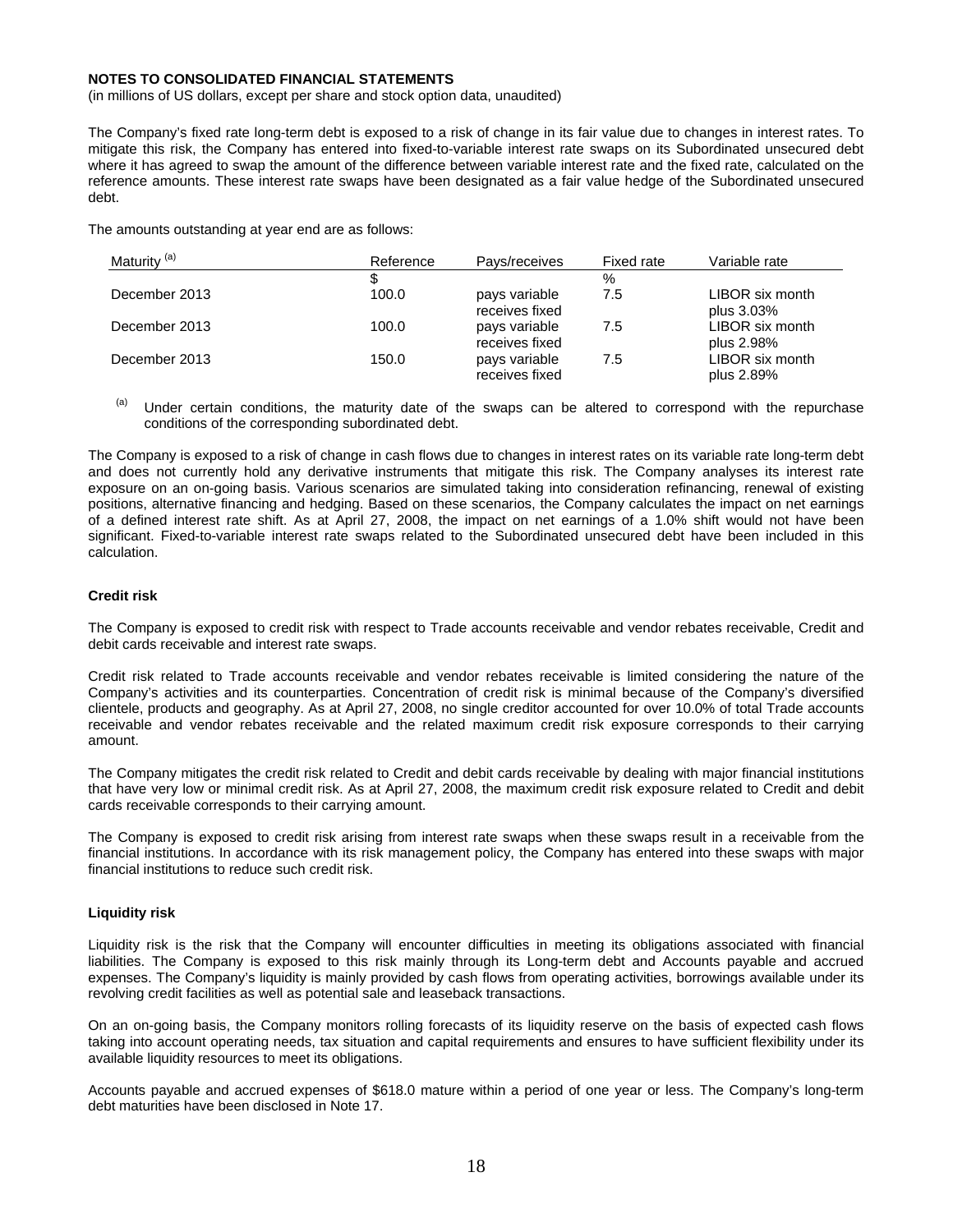(in millions of US dollars, except per share and stock option data, unaudited)

#### **Fair values**

The fair values of financial assets and liabilities, together with the carrying amounts shown in the consolidated balance sheets, are as follows:

|                                       | 2008                   |                   | 2007            |            |
|---------------------------------------|------------------------|-------------------|-----------------|------------|
|                                       | <b>Carrying amount</b> | <b>Fair value</b> | Carrying amount | Fair value |
|                                       |                        |                   |                 |            |
| Cash and cash equivalents             | 216.0                  | 216.0             | 141.7           | 141.7      |
| Trade accounts receivable and vendor  |                        |                   |                 |            |
| rebates receivable                    | 102.3                  | 102.3             | 94.2            | 94.2       |
| Credit and debit cards receivable     | 133.0                  | 133.0             | 90.7            | 90.7       |
| payable<br>Accounts<br>accrued<br>and | 618.0                  | 618.0             | 537.0           | 537.0      |
| expenses                              |                        |                   |                 |            |
| Subordinated unsecured debt           | 334.7                  | 353.5             | 350.0           | 364.4      |
| Other long-term debt                  | 507.5                  | 507.5             | 520.0           | 520.0      |
| Interest rate swaps <sup>(1)</sup>    | (3.8)                  | (3.8)             |                 | (14.9)     |

 $<sup>(1)</sup>$  A negative amount indicates an amount payable by the Company.</sup>

The following methods and assumptions were used to determine the estimated fair value of each class of financial instruments:

- The fair value of Cash and cash equivalents, Trade accounts receivable and vendor rebates receivable, Credit and debit cards receivable, receivable related to interest rate swaps and Accounts payable and accrued liabilities is comparable to their carrying amount, given the short maturity periods;
- the fair value of the Subordinated unsecured debt has been estimated based on the discounted cash flows of the debt at the Company's estimated incremental borrowing rates for debt of the same remaining maturities;
- there is no significant difference between the fair value and the carrying amount of other Long-term debt given that the largest loans bear interest at a variable rate;
- the fair value of the interest rate swaps is estimated by obtaining quotes (marked to market) from the Company's banks. The quoted prices generally reflect the estimated amount that the Company would receive (favourable) or pay (unfavourable) to settle these agreements at the reporting date.

#### **Capital risk management**

The Company's objectives when managing capital are to safeguard the Company's ability to continue as a going concern in order to provide returns for shareholders and benefits for other stakeholders and to maintain an optimal capital structure to reduce the cost of capital. The Company's capital is comprised of total Shareholders' equity and net interest bearing debt. Net interest bearing debt refers to Long-term debt and its current portion, net of Cash and cash equivalents and temporary investments, if any.

In order to maintain or adjust the capital structure, the Company may issue new shares, redeem shares, sell assets to reduce debt or adjust the amount of dividends paid to shareholders.

In its capital structure, the Company considers its stock option, deferred share unit and share appreciation rights plans. The Company's stock redemption plan is also one of the tools the Company uses to achieve its objectives.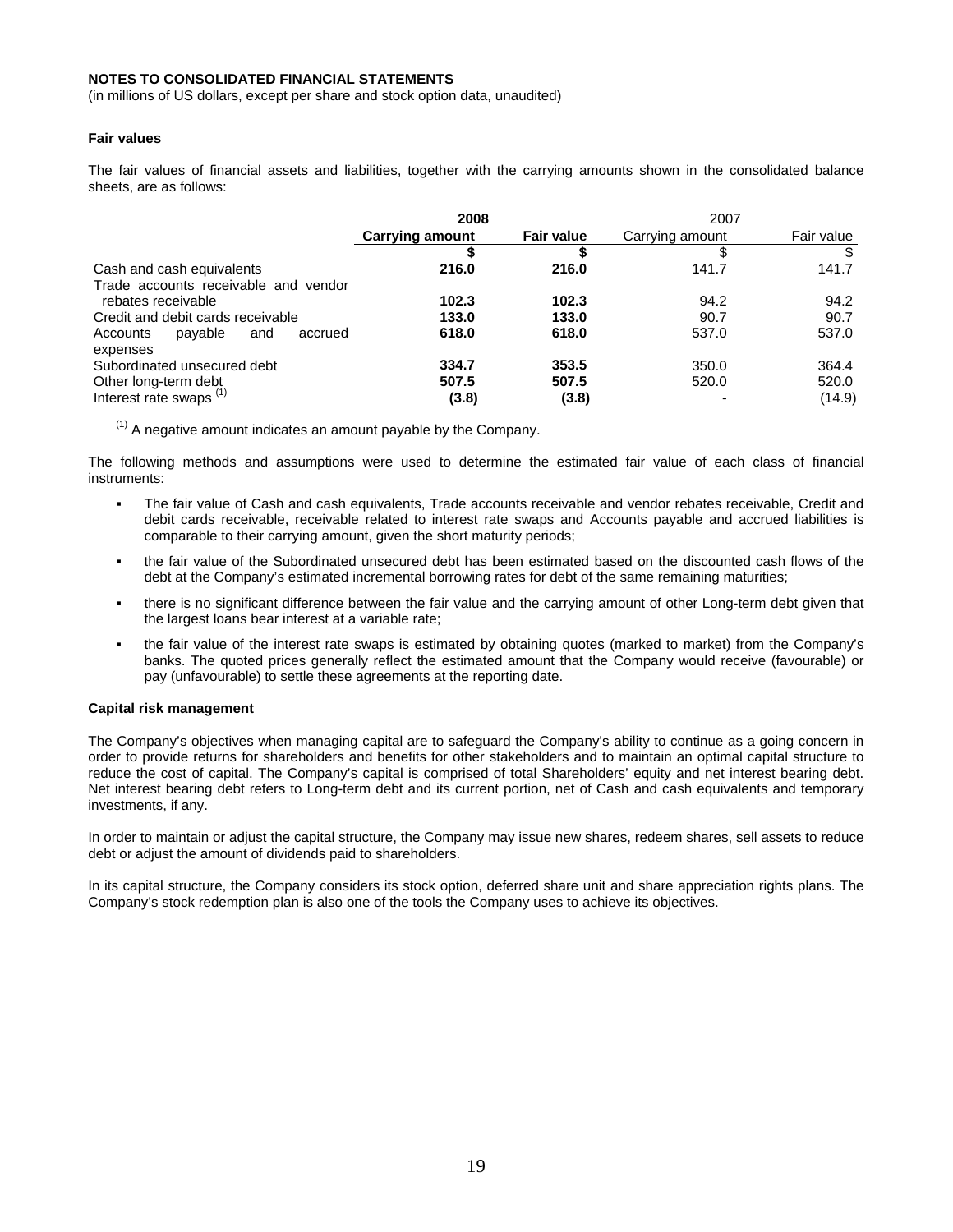(in millions of US dollars, except per share and stock option data, unaudited)

Consistent with others in the industry, the Company monitors capital on the basis of the net interest bearing debt to total capitalization ratio (the ratio) and also monitors its credit ratings as determined by third parties. As at the balance sheet date, the ratio was as follows:

|                                                         | 2008    | 2007    |
|---------------------------------------------------------|---------|---------|
|                                                         |         |         |
| Current portion of long-term debt                       | 1.2     | 0.5     |
| Long-term debt                                          | 841.0   | 869.5   |
| Cash and cash equivalents                               | 216.0   | 141.7   |
| Net interest bearing debt                               | 626.2   | 728.3   |
| Shareholders' equity                                    | 1,253.7 | 1,145.4 |
| Net interest bearing debt                               | 626.2   | 728.3   |
| Total capitalization                                    | 1,879.9 | 1,873.7 |
| Net interest bearing debt to total capitalization ratio | 33.3%   | 38.9%   |

The decrease in the net interest bearing debt to total capitalization ratio resulted primarily from the increase in shareholder's equity and cash and cash equivalents and from the decrease in Long-term debt.

The decrease in the net interest bearing debt to total capitalization ratio resulted primarily from the increase in shareholder's equity and cash and cash equivalents and from the decrease in Long-term debt.

Under its Term revolving unsecured operating credit, the Company must meet the following ratios on a consolidated basis:

- a leverage ratio, which is the ratio of total debt less cash and cash equivalents to EBITDA for the four most recent quarters. EBITDA (Earning Before Interests, Taxes, Depreciation and Amortization) is a non-GAAP measure.
- a fixed charge coverage ratio, which is the ratio of EBITDAR for the four most recent quarters to the total interest expense and the rent payments in the same periods. EBITDAR is a non-GAAP measure and is calculated as EBITDA plus rent expense.

The Company is in compliance with these covenants and monitors them on an ongoing basis.

The Company is not subject to any other significant externally imposed capital requirement.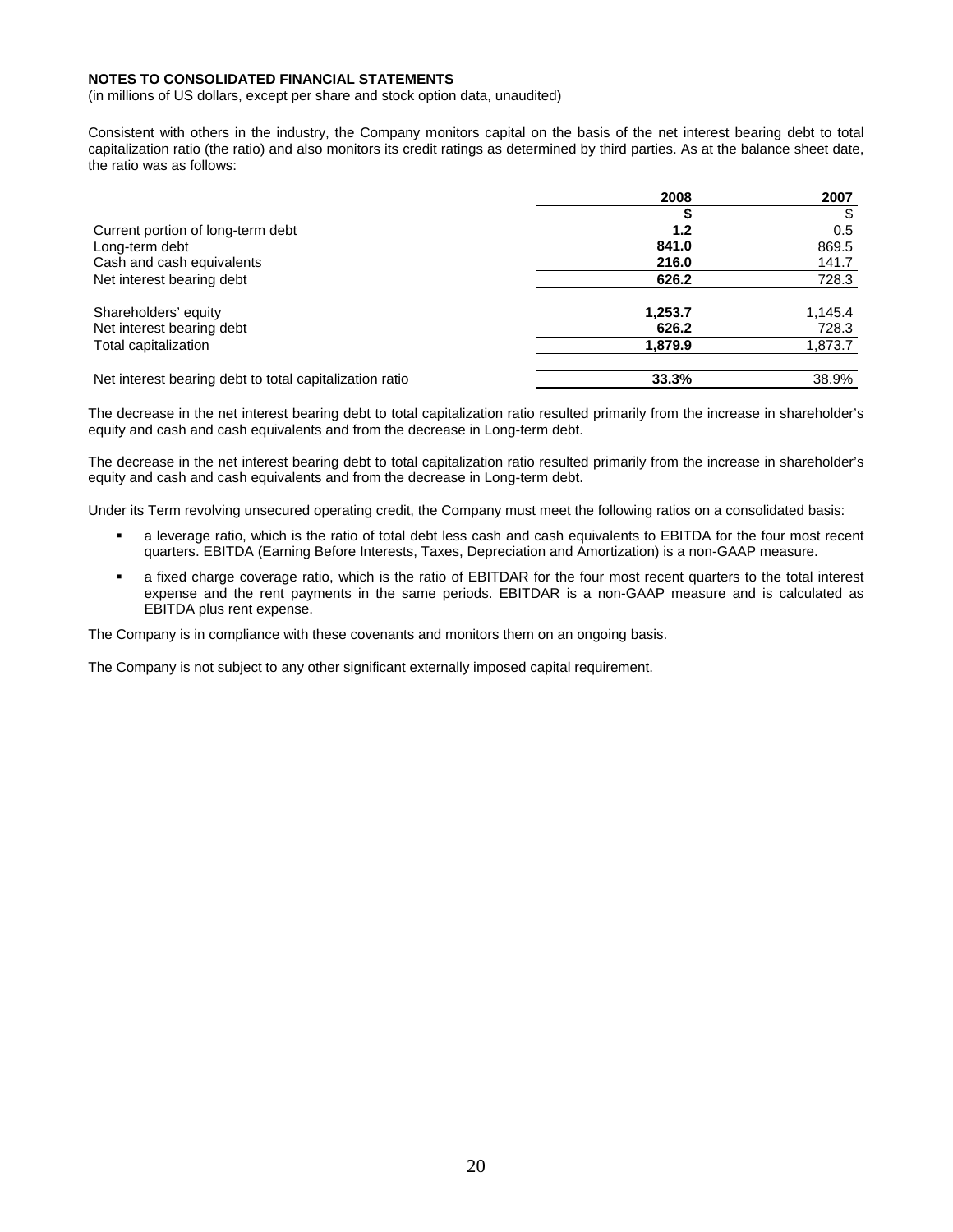(in millions of US dollars, except per share and stock option data, unaudited)

#### **9. SEGMENTED INFORMATION**

The Company operates convenience stores in the United States and in Canada. It essentially operates in one reportable segment, the sale of goods for immediate consumption and motor fuel through corporate stores or franchise operations. It operates a convenience store chain under several banners, including Couche-Tard, Mac's and Circle K. Revenues from outside sources mainly fall into two categories: merchandise and services and motor fuel.

The following table provides the information on the principal revenue classes as well as geographic information:

|                                                       | 12-week period<br>ended April 27, 2008 |                                        |              | 12-week period<br>ended April 29, 2007 |                                        |         |
|-------------------------------------------------------|----------------------------------------|----------------------------------------|--------------|----------------------------------------|----------------------------------------|---------|
|                                                       | <b>United States</b>                   | Canada                                 | <b>Total</b> | <b>United States</b>                   | Canada                                 | Total   |
|                                                       | \$                                     | \$                                     | \$           | \$                                     | \$                                     | \$      |
| <b>External customer</b><br>revenues <sup>(a)</sup>   |                                        |                                        |              |                                        |                                        |         |
| Merchandise and services                              | 790.8                                  | 373.5                                  | 1,164.3      | 768.7                                  | 318.4                                  | 1,087.1 |
| Motor fuel                                            | 2,229.3                                | 312.2                                  | 2,541.5      | 1,666.7                                | 218.8                                  | 1,885.5 |
|                                                       | 3,020.1                                | 685.7                                  | 3,705.8      | 2,435.4                                | 537.2                                  | 2,972.6 |
| <b>Gross Profit</b>                                   |                                        |                                        |              |                                        |                                        |         |
| Merchandise and services                              | 262.4                                  | 129.5                                  | 391.9        | 255.5                                  | 113.5                                  | 369.0   |
| Motor fuel                                            | 67.7                                   | 19.3                                   | 87.0         | 82.8                                   | 14.2                                   | 97.0    |
|                                                       | 330.1                                  | 148.8                                  | 478.9        | 338.3                                  | 127.7                                  | 466.0   |
| Property and equipment and<br>goodwill <sup>(a)</sup> |                                        |                                        |              |                                        |                                        |         |
|                                                       | 1,643.2                                | 507.7                                  | 2,150.9      | 1,572.0                                | 473.4                                  | 2,045.4 |
|                                                       |                                        |                                        |              |                                        |                                        |         |
|                                                       |                                        | 52-week period<br>ended April 27, 2008 |              |                                        | 52-week period<br>ended April 29, 2007 |         |
|                                                       | <b>United States</b>                   | Canada                                 | <b>Total</b> | <b>United States</b>                   | Canada                                 | Total   |
|                                                       | \$                                     | \$                                     | \$           | \$                                     | \$                                     | \$      |
| <b>External customer</b><br>revenues <sup>(a)</sup>   |                                        |                                        |              |                                        |                                        |         |
| Merchandise and services                              | 3,476.3                                | 1,724.4                                | 5,200.7      | 3,116.6                                | 1,500.4                                | 4,617.0 |
| Motor fuel                                            | 8,891.6                                | 1,277.7                                | 10,169.3     | 6,514.6                                | 955.8                                  | 7,470.4 |

**12,367.9 3,002.1 15,370.0** 9,631.2 2,456.2 12,087.4 **Gross Profit**  Merchandise and services **1,146.5 1,146.5 601.1 1,747.6 1**,046.9 **526.6 1**,573.5 Motor fuel **393.9 82.0 475.9** 372.1 58.9 431.0 **1,540.4 683.1 2,223.5** 1,419.0 585.5 2,004.5

(a) Geographic areas are determined according to where the Company generates operating income (where the sale takes place) and according to the location of the property and equipment and goodwill.

#### **10. INCOME TAXES**

On June 9, 2006, the Government of Québec adopted Bill 15 in the National Assembly of Québec, regarding amendments to the Taxation Act and other legislative provisions. As a result, for the 12-week period ended July 23, 2006, the Company has recorded an unusual retroactive income tax expense of \$9.9. During fiscal year 2008, the Company reversed this unusual income tax expense following an agreement with the taxing authorities.

#### **11. RECENTLY ISSUED ACCOUNTING STANDARDS NOT YET IMPLEMENTED**

#### **Inventories**

In June 2007, the CICA issued Handbook Section 3031 "Inventories", replacing Section 3030 of the same name. The new section provides guidance on the basis and method of measurement of inventories and allows for reversal of previous writedowns. The section also establishes new standards on disclosure of accounting policies used, carrying amounts, amounts recognized as an expense, write-downs and the amount of any reversal of any write-downs.

This new standard is applicable to fiscal years beginning on or after January 1, 2008. The difference in the measurement of opening inventory may be applied to the opening inventory for the period, with an adjustment to opening retained earnings without prior periods being restated, or retrospectively with a restatement of prior periods. The Company will implement this standard in its first quarter of fiscal year 2009 and does not expect that the adoption of this new Section will have a material impact on its consolidated financial statements.